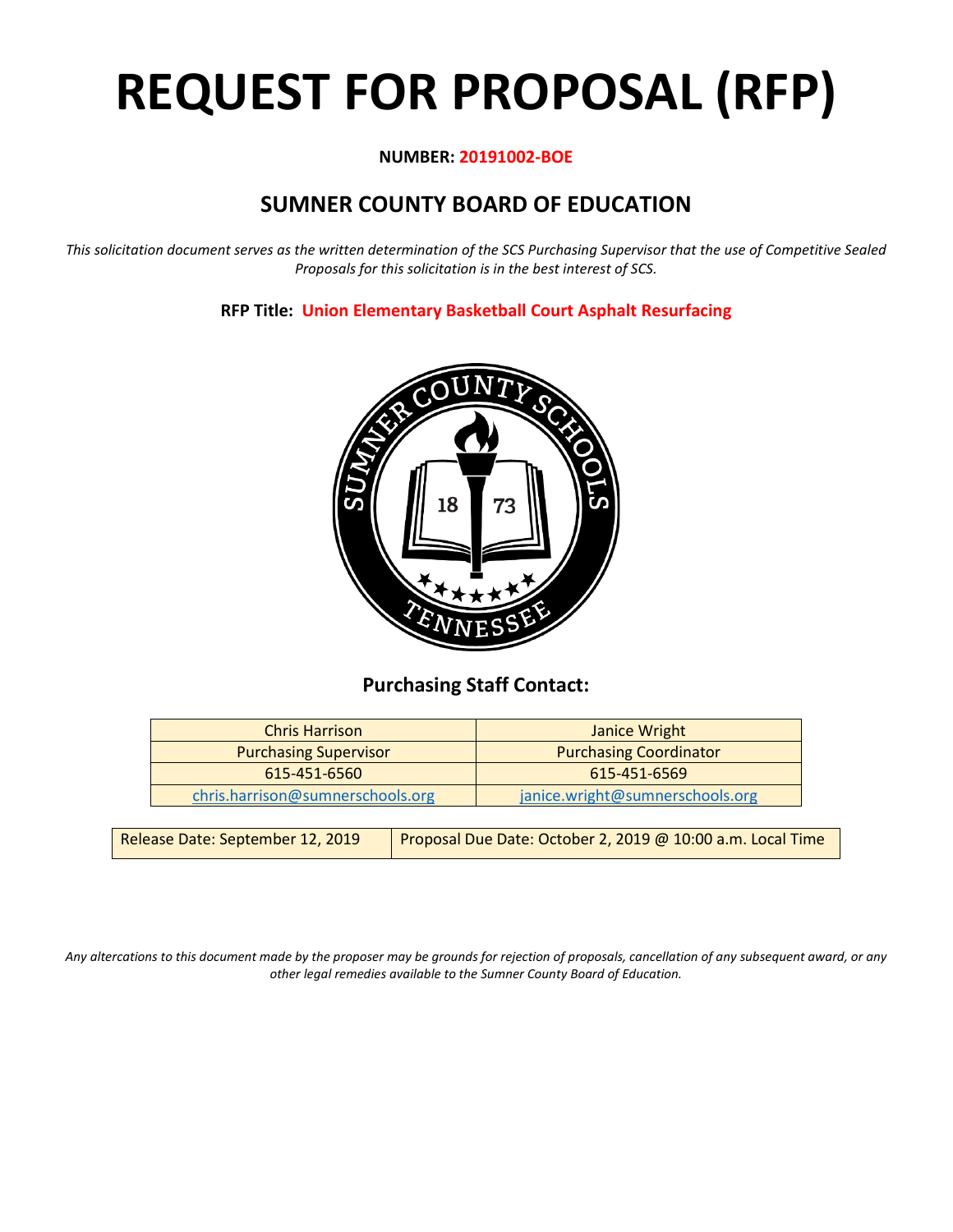# **NOTICE TO PROPOSERS**

There may be one or more amendments to this RFP. In order to receive communication for any such amendments issued specifically to this RFP, the proposer must provide a Notice of Intent to Propose to the Sumner County Board of Education (SCS) Purchasing Department. The proposer must utilize this form when submitting notice. The notice may be sent by email to: Purchasing Office, purchasing@sumnerschools.org. SCS will send amendments only to those proposers which complete and return this information by the deadline list in the RFP Schedule of Events (Section 4).

| <b>RFP Number:</b>      | 20191002-BOE Union Elementary Basketball Court Asphalt Resurfacing |
|-------------------------|--------------------------------------------------------------------|
| Company Name:           |                                                                    |
| <b>Mailing Address:</b> |                                                                    |
|                         |                                                                    |
|                         |                                                                    |
| Phone Number:           |                                                                    |
| <b>Contact Person:</b>  |                                                                    |
| <b>Email Address:</b>   |                                                                    |
|                         |                                                                    |
| Authorized Signature    |                                                                    |
| <b>Printed Name</b>     |                                                                    |
| Date                    |                                                                    |

Emailed amendments will be sent in a Microsoft Word (Office for Windows) or Portable Document Format (pdf) format. Any alterations to the document made by the proposer may be grounds for rejection of proposal, cancellation of any subsequent award or any other legal remedies available to the Sumner County Board of Education.

Amendments will also be posted on the SCS website **https://sumnerschools.org/index.php/current-bids-and-rfps** and attached to the solicitation listing as a PDF or WORD file. Check the particular solicitation on the Current Bids and RFPs webpage for any posted amendments.

By completing and returning this form, the Proposer has expressed its intent to provide a proposal for **20191002-BOE Union Elementary Basketball Court Asphalt Resurfacing.**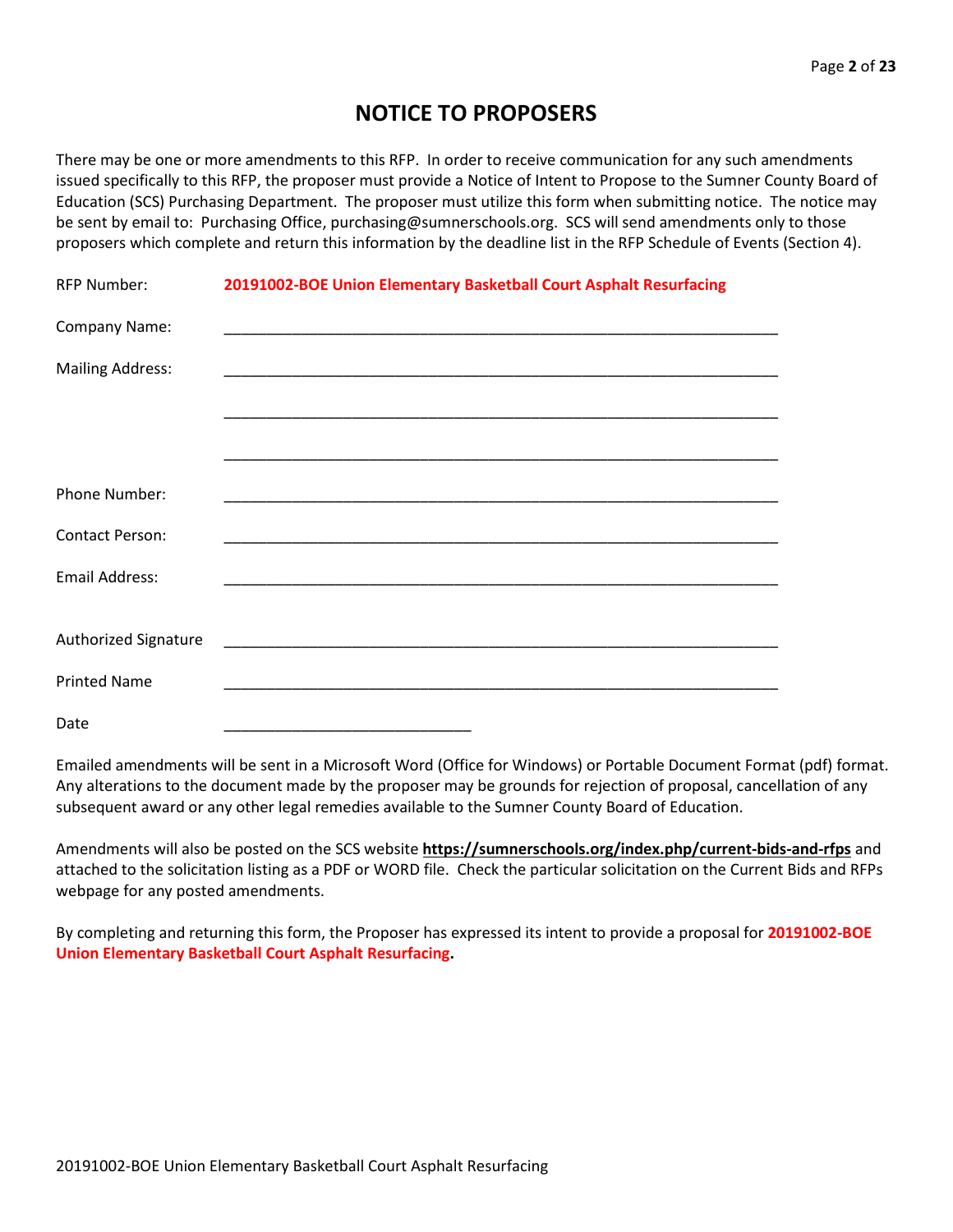# **TABLE OF CONTENTS**

- 1. Introduction/Overview
	- 1.1. Purpose
	- 1.2. Contact Information
- 2. Requirements
	- 2.1. Scope of Work/Specifications
	- 2.2. Contactor Obligations
- 3. Source Selection and Contract Award
- 4. Schedule of Events
- 5. Instructions for Proposal
	- 5.1. Required Forms
	- 5.2. New Vendors
	- 5.3. Acknowledgement of Insurance Requirements
	- 5.4. Clarification and Interpretation of RFP
	- 5.5. Proposal Package
	- 5.6. Delivery of Proposals
	- 5.7. Evaluation of Proposals
	- 5.8. Request for Clarification of Proposals
	- 5.9. Protests
- 6. Attachments
	- 6.1. Contact Information
	- 6.2. Bid Form/Certification
	- 6.3. References
	- 6.4. Certification Regarding Debarment or Suspension
	- 6.5. Condition of Submitting Proposal
	- 6.6. Statement of Non-Collusion
	- 6.7. Attestation Re Personnel
	- 6.8. Drug Free Workplace Affidavit
	- 6.9. IRS Form W-9
		- \**An online, fillable version can be found at https://www.irs.gov/pub/irs-pdf/fw9.pdf*
	- 6.10. Standard Terms & Conditions
	- 6.11. Vendor Checklist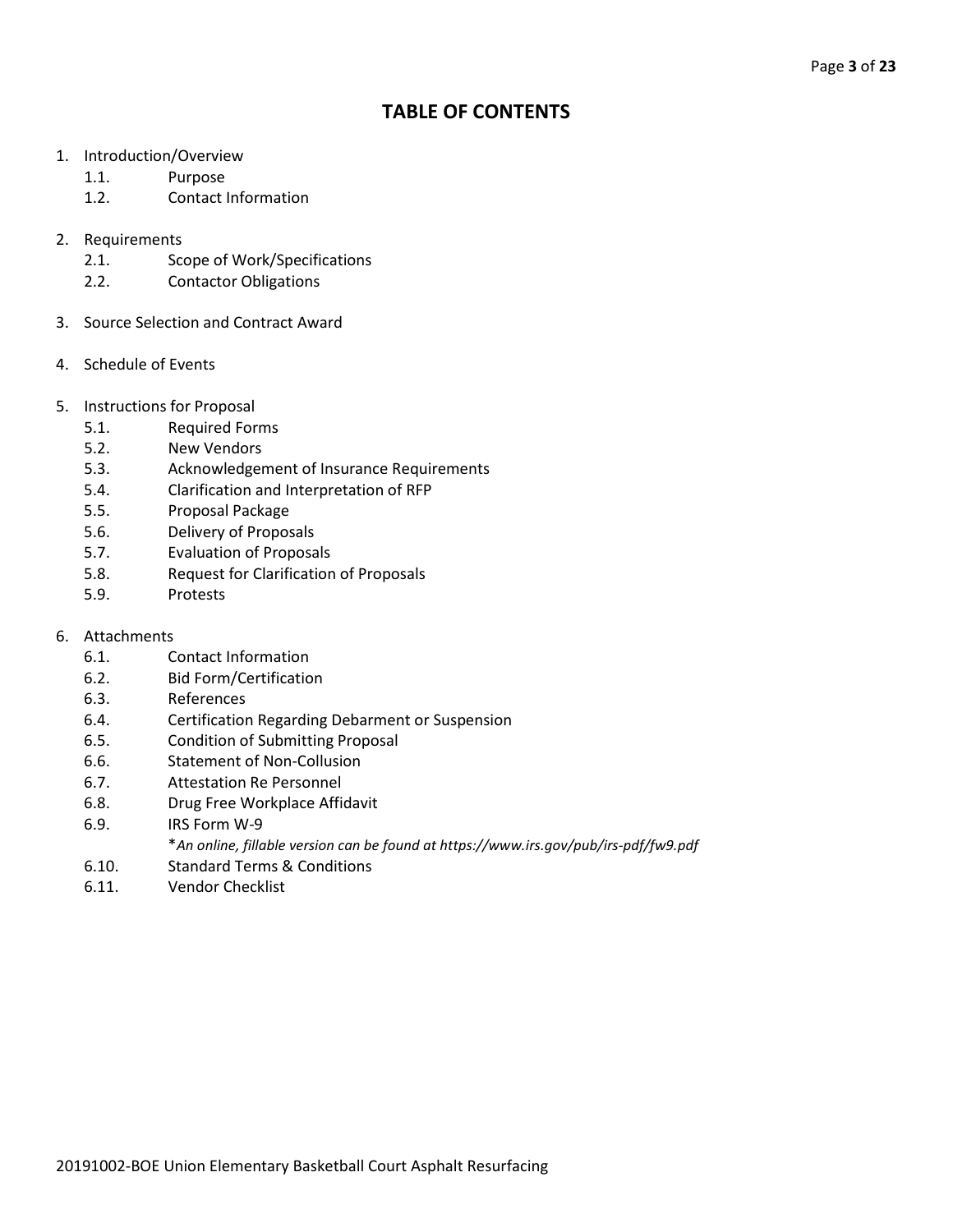#### 1. Introduction/Overview

#### 1.1. Purpose

The Sumner County Board of Education (SCS) is requesting sealed proposals for the asphalt resurfacing of a basketball court at Union Elementary.

#### 1.2. Contact Information

Unauthorized contact regarding this RFP with employees or officials of SCS other than the Purchasing Supervisor named below may result in disqualification from this procurement process.

Interested parties must direct all communication regarding this RFP to the Purchasing Supervisor, who is SCSs only official point of contact for this RFP.

| <b>RFP Procedures</b>            | <b>RFP Specifications</b> |
|----------------------------------|---------------------------|
| <b>Chris Harrison</b>            |                           |
| <b>Purchasing Supervisor</b>     |                           |
| 1500 Airport Road                |                           |
| Gallatin, TN 37066               |                           |
| chris.harrison@sumnerschools.org |                           |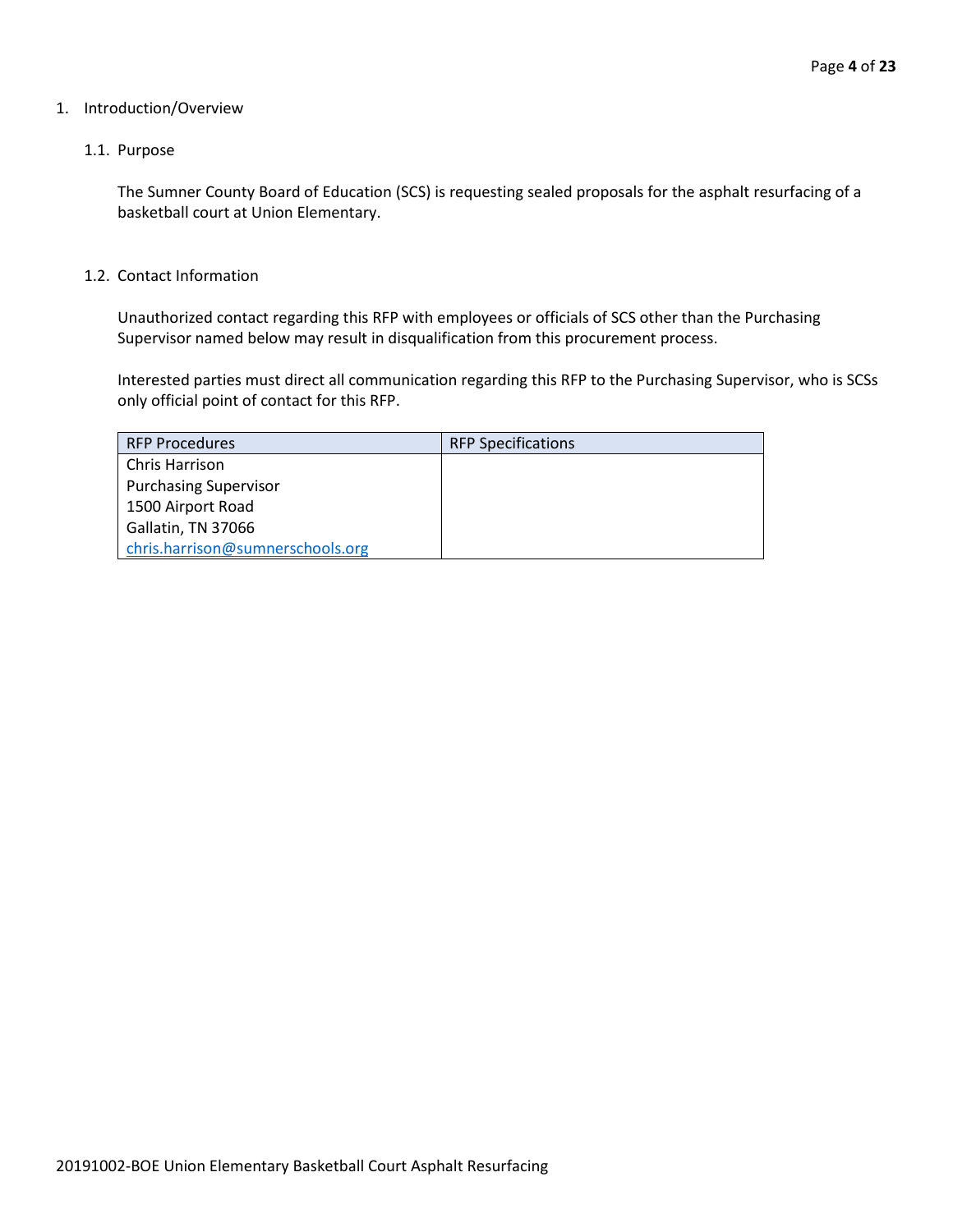## 2. Requirements

- 2.1. Scope of Work / Specifications
	- 3" Asphalt Surface Overlay on existing asphalt pad
	- Estimated 1,600 SY
		- o The Contractor must conduct any necessary field measurements for accurate dimensions.
	- The Contractor must verify the existing conditions.
		- o Any existing conditions which will impact the asphalt overlay must be noted in the bid documents and a cost to repair the condition must be included.
		- o All prep work must be included in the project cost.
	- The Contractor will be responsible to repair any damages to the grounds caused during the course of the project.
	- Jobsite: Union Elementary 516 Carson Street Gallatin, TN 37066

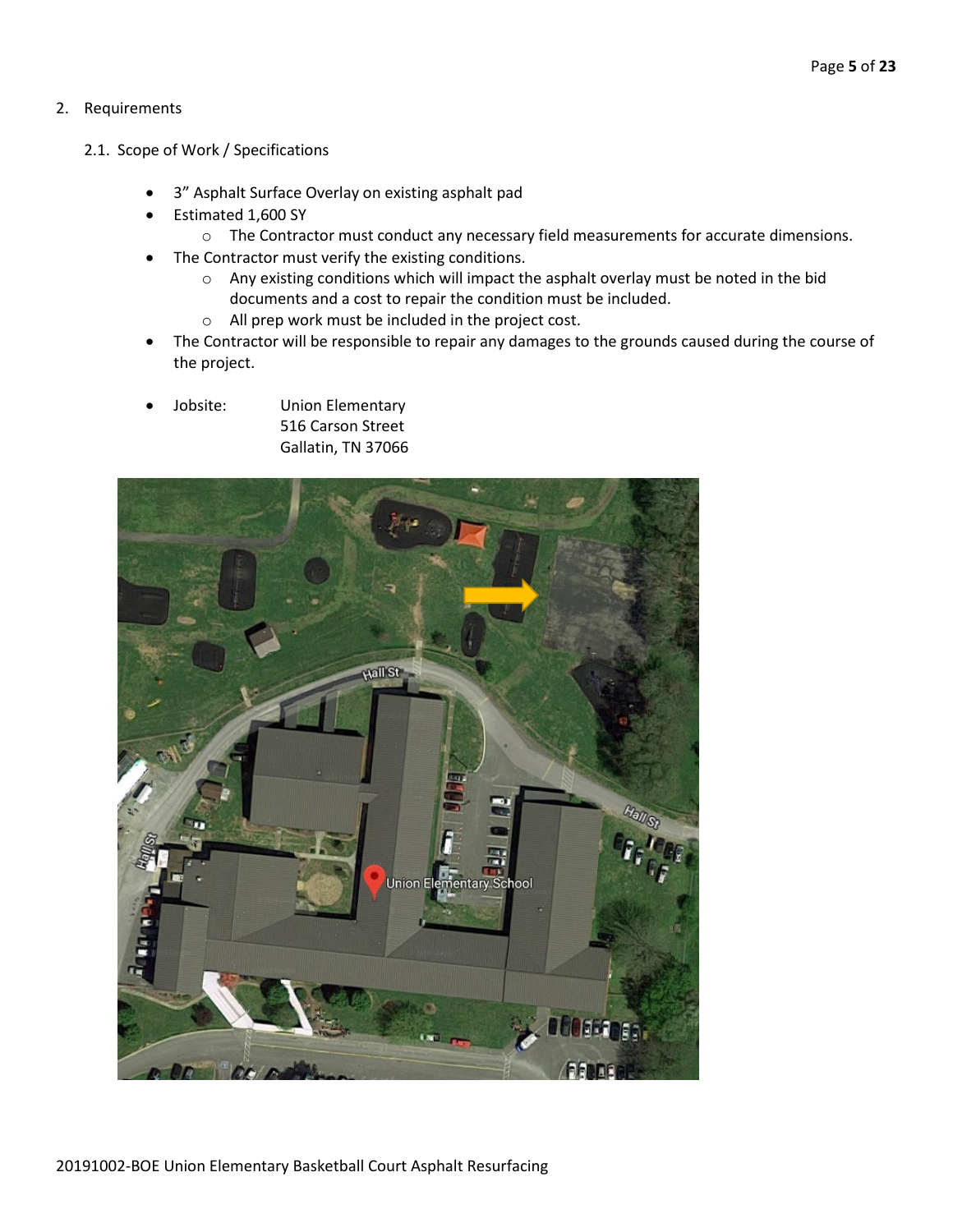- 2.2. Standard Contractor Obligations
	- Shall provide and obtain all necessary materials, equipment and labor to perform all items listed in the Scope of Work.
	- Shall provide and obtain all required permits and schedule any required inspections with Local, County, etc. agencies as required by law and as required in the Scope of Work.
	- Shall dispose of all generated waste materials in compliance with all Local, State and Federal guidelines, regulations and requirements.
- 3. Source Selection and Contract Award
	- Award(s), if made, will be made to the Responsive and Responsible proposer(s) whose proposal is most advantageous to SCS, taking into consideration price and the other evaluation criteria set forth in the RFP.
		- o General Criteria to be determined "Responsive"
			- Does the proposal include all required information, included completed attachment forms and affidavits?
			- Was the proposal delivered on or before the stated deadline? Did it include the required number of copies (hard & electronic)?
		- o General Criteria to be determined "Responsible"
			- Does the Proposer demonstrate an understanding of SCSs needs and proposed approach to the project?
			- **Does the Proposer possess the ability, capacity, skill and financial resources to provide the** service?
			- Can the Proposer take upon itself the responsibilities set forth in the RFP and produce the required outcomes in a timely fashion?
			- **Does the Proposer have the character, integrity, reputation, judgement, experience and** efficiency required for the project?
	- SCS reserves the right to enter into discussions with Proposers which have submitted proposals determined to be reasonably like of being considered for selection to assure a full understanding of and responsiveness to the RFP requirements. Every effort shall be afforded to assure fair and equal treatment with respect to the opportunity for discussion and/or revision of their respective proposals. Revisions may be permitted after the submission and prior to the award for the purpose of obtaining the best offers.
	- SCS reserves the right to negotiate price and contract terms and conditions with the most qualified proposer(s) to provide the requested service. If a mutually beneficial agreement with the lowest responsive and responsible Proposer is not reached, SCS reserves the right to enter into contract negotiations with the next lowest Proposer and continue this process until an agreement is reached.
	- Upon mutual agreement by both parties, SCS shall grant the right to extend the terms, conditions and prices of contract(s) awarded from this RFP to other Institutions (such as State, Local and/or Public Agencies) who express an interest in participating in any contract that results from this RFP. Each of the "piggyback" Institutions will issue their own purchasing documents for purchase of the goods/services. Proposer agrees that SCS shall bear no responsibility or liability for any agreements between Proposer and the other Institution(s) who desire to exercise this option.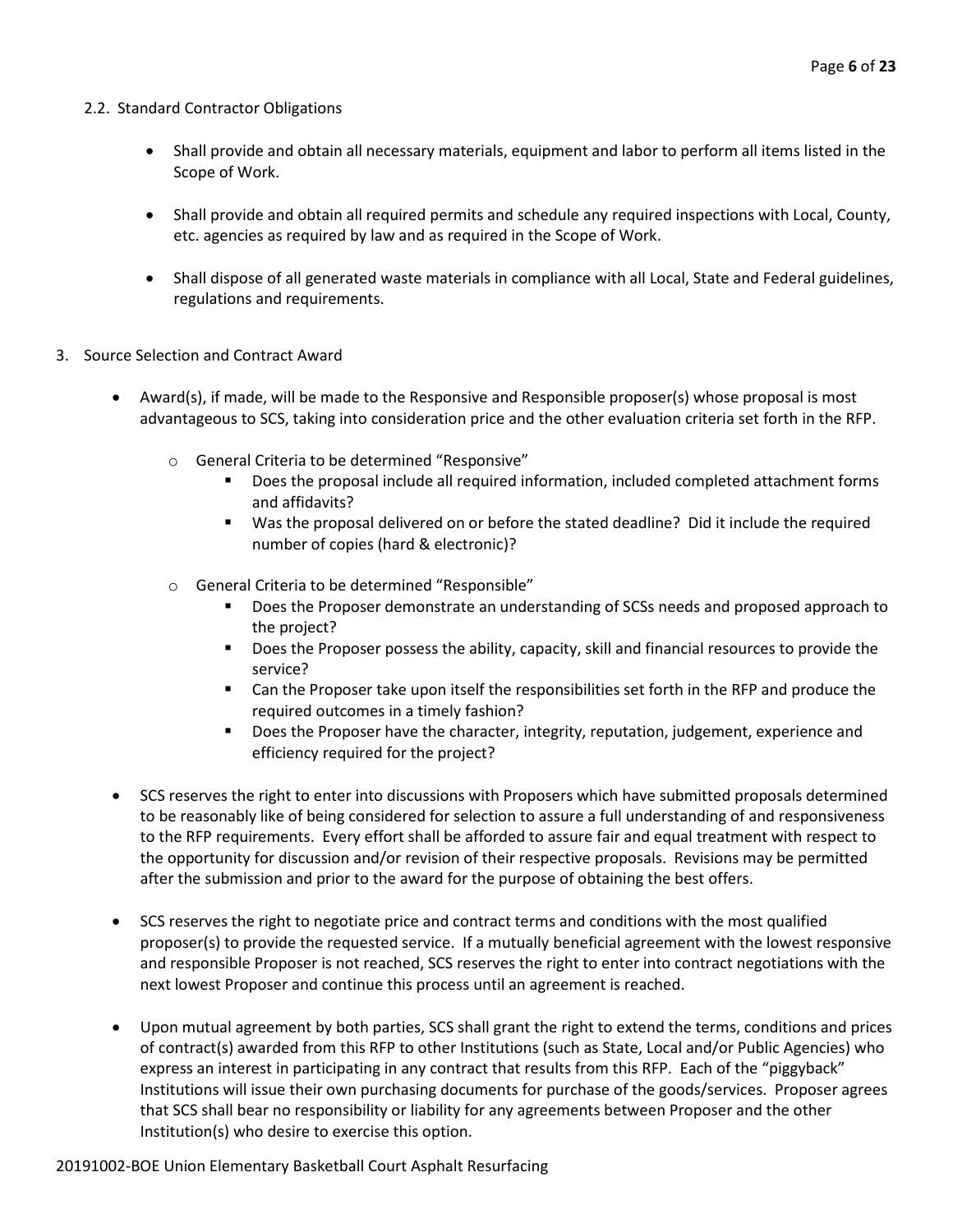4. Schedule of Events

| <b>RFP Issued</b>              | September 12, 2019                      |
|--------------------------------|-----------------------------------------|
| <b>RFP Submission DEADLINE</b> | October 2, 2019 @ 10:00 a.m. Local Time |

#### 5. Instructions for Proposal

- 5.1. Required Forms
	- Proposer must complete and submit the Attachments in Section 6. Attachments may be omitted depending on the RFP requirements. Refer to the Table of Contents for omitted Attachments.
	- Evidence of a valid State of Tennessee Business License and/or Sumner County Business License.
	- For all vendors with annual purchases in excess of \$50,000; a Sumner County Business License must be on file with the SCS Finance Department. Evidence of the license must be provided within ten (10) working days following notification of award; otherwise, SCS may rescind its acceptance of the Proposer's proposal.
	- Copy of State of Tennessee License (if applicable) in respective field.
	- If applicable, the Proposer must include a copy of the contract(s) the Proposer will submit to be signed.

#### 5.2. New Vendors

- To comply with Internal Revenue Service requirements, all vendors who perform any type of service are required to have a current IRS Form W-9 on file with the SCS Finance Department. It is a mandatory requirement to complete the IRS Form W-9 (Attachment 6.9) included in this RFP.
- To comply with the Tennessee Lawful Employment Act (50-1-702 and 50-1-703), non-employees (individuals paid directly by the employer in exchange for the individual's labor or services) must have on file one (1) of the following documents:
	- o A valid Tennessee driver's license or photo identification;
	- $\circ$  A valid driver's license or photo identification from another state where the license requirements are at least as strict as those in Tennessee;
	- o A birth certificate issued by a U.S. state, jurisdiction or territory;
	- o A U.S. government issued certified birth certificate;
	- o A valid, unexpired U.S. passport;
	- o A U.S. certificate of birth abroad (DS-1350 or FS-545)
	- o A report of birth abroad of a U.S. citizen (FS-240);
	- o A certificate of citizenship (N560 or N561);
	- o A certificate of naturalization (N550, N570 or N578);
	- o A U.S citizen identification card (I-197 or I-179); or
	- o Valid alien registration documentation or other proof of current immigration registration recognized by the United States Department of Homeland Security that contains the individual's complete legal name and current alien admission number or alien file number (or numbers if the individual has more than one number).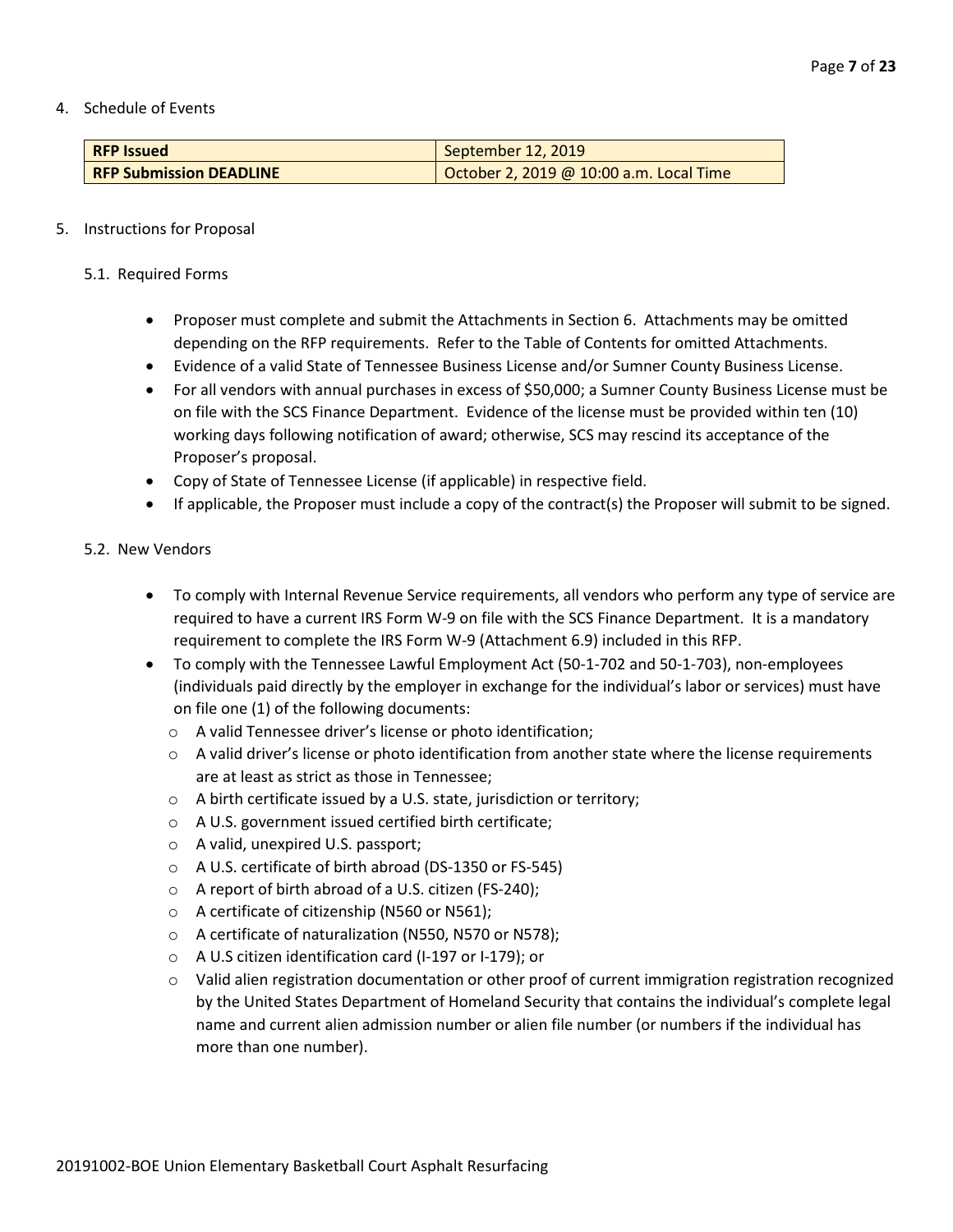#### 5.3. Acknowledgement of Insurance Requirements

By submitting a proposal, Proposer acknowledges that it has read and understands the insurance requirements for the proposal. The Proposer who may have employees, contractors, subcontractors or agents working on SCS properties shall carry current certificates for general and professional liability insurance and for workers' compensation as indicated below. The owner or Principal of each Proposer must also be insured by workers' compensation if they perform any of the services on SCS properties. There will be no exceptions to the insurance requirement. Proposer also understands that the evidence of required insurance must be submitted within fifteen (15) working days following notification of its offer being accepted; otherwise, SCS may rescind its acceptance of the Proposers proposal.

#### • **General Liability**

| <b>General Aggregate</b> | \$2,000,000 |
|--------------------------|-------------|
| Each Occurrence          | \$1,000,000 |

## • **Workers Compensation**

| <b>Workers Compensation</b> | <b>Tennessee Statutory Limits</b> |
|-----------------------------|-----------------------------------|
| <b>Employer's Liability</b> | \$500,000                         |

## 5.4. Clarification and Interpretation of RFP

The words "must" and "shall" in the RFP indicate mandatory requirements. Taking exception to any mandatory requirement shall be considered grounds for rejection. There are other requirements that SCS considers important but not mandatory. It is important to respond in a concise manner to each section and submit an itemized list of all exceptions.

#### 5.5. Proposal Package

The package containing the proposal must be sealed and clearly marked on the outside of the package: **"20191002-BOE Union Elementary Basketball Court Asphalt Resurfacing" DO NOT OPEN**

All sealed proposals packages must include all of the following. Any sealed proposals are subject to rejection as non-conforming if any applicable item is not included.

- One (1) Complete Original
- Original Signature on Original Proposal. NO copied or digital signatures.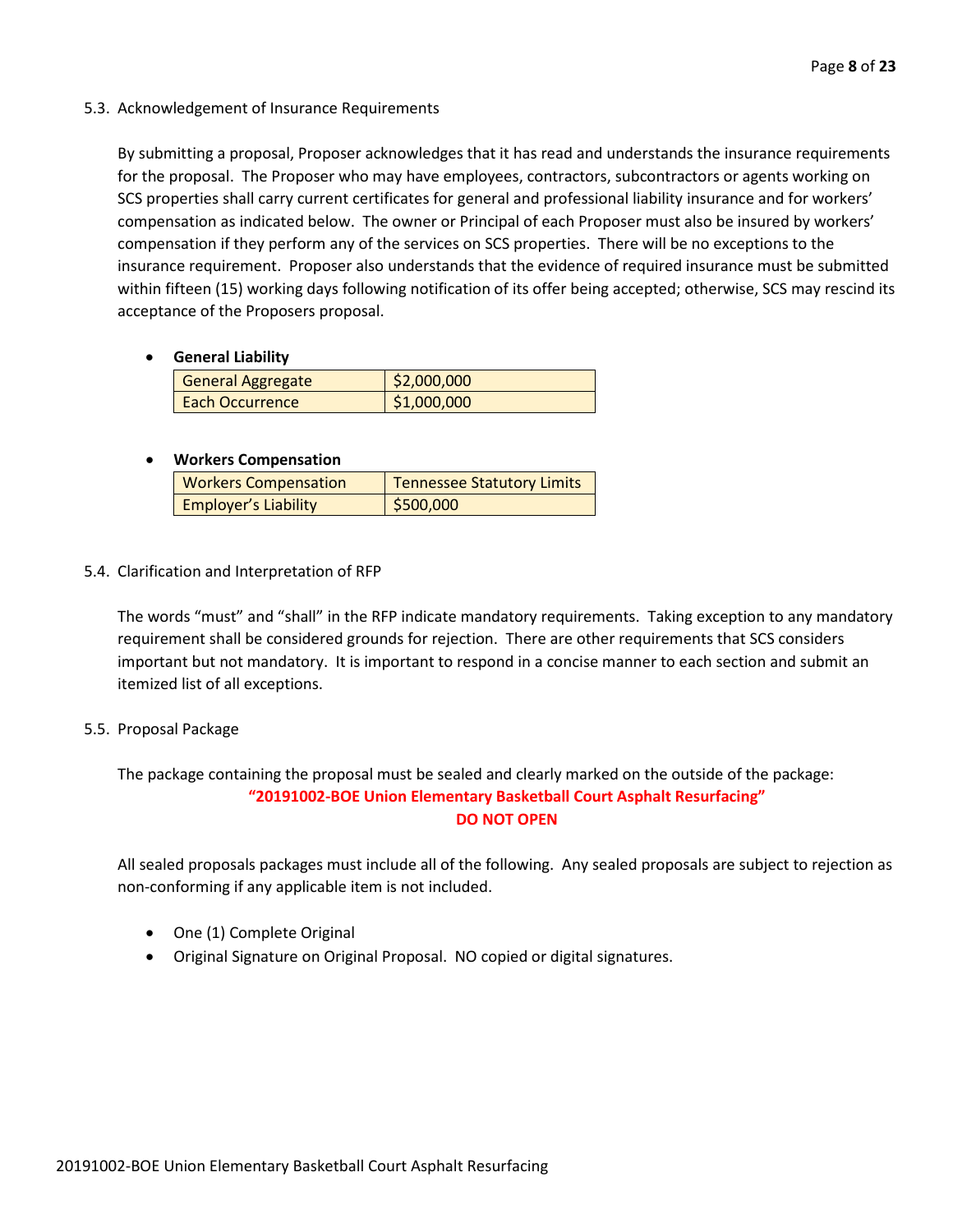The outside of the proposal package must be labeled as follows (if applicable):

- 1. Name of Company and Principal Owner, Business License Number, Expiration Date and License Classification.
- 2. In addition to Item 1, the same is applicable to masonry contractors if the work performed is > \$100,000.
- 3. In addition to Item 1, the same is applicable to HVAC, electrical, plumbing or A/C contractors if the work performed is > \$25,000.
- 4. In addition to Item 1, the same is applicable plus the Department of Environment & Conservation License Number and Classification, applicable to geothermal contractors if the work performed is > \$25,000.
- 5. If the prime contractor performs the masonry portion of the project or any of the above listed contractor skill sets and the work performed is > \$100,000; it must be so designated.
- 6. Only one (1) contractor in each classification listed shall be written on the bid envelope.

#### 5.6. Delivery of Proposals

Sealed proposals will be accepted until **October 2, 2019 @ 10:00 a.m. Local Time**. Proposals received after that time will be deemed invalid. Vendors mailing proposal packages must allow sufficient time to ensure receipt of their package by the time specified. SCS shall not accept proposals via electronic transmission such as email, fax, etc. There will be no exceptions. Proposals will be opened and read aloud. The reading of the bids will begin at **10:00 a.m. Local Time**.

Due to the nature of deliveries to the SCS Support Services Facility by carriers such as UPS, FedEx and such like; the proposal package will be accepted if the date and time on the delivery confirmation are indicated to be on or before the Proposal Deadline.

| Delivery Address: | Sumner County Board of Education |
|-------------------|----------------------------------|
|                   | Attn: Purchasing Supervisor      |
|                   | 1500 Airport Road                |
|                   | Gallatin, TN 37066               |

#### 5.7. Evaluation of Proposals

The SCS Purchasing Supervisor will first examine the proposals to reject those that are clearly non-responsive to the stated requirements. Proposers who are determined to be non-responsive and/or non-responsible will be notified of this determination.

The evaluation process will include the following factors:

- Company Experience and Qualifications
	- o The nature and scope of the Proposers business.
	- o The number of years the Proposer has been licensed to do business.
	- o The number of years the Proposer has been providing the requested services.
	- o How many similarly sized or larger K-12 clients have you contract with?
- Compensation/Price Data
	- o Address all costs associated with performance of the contracted services.

#### 20191002-BOE Union Elementary Basketball Court Asphalt Resurfacing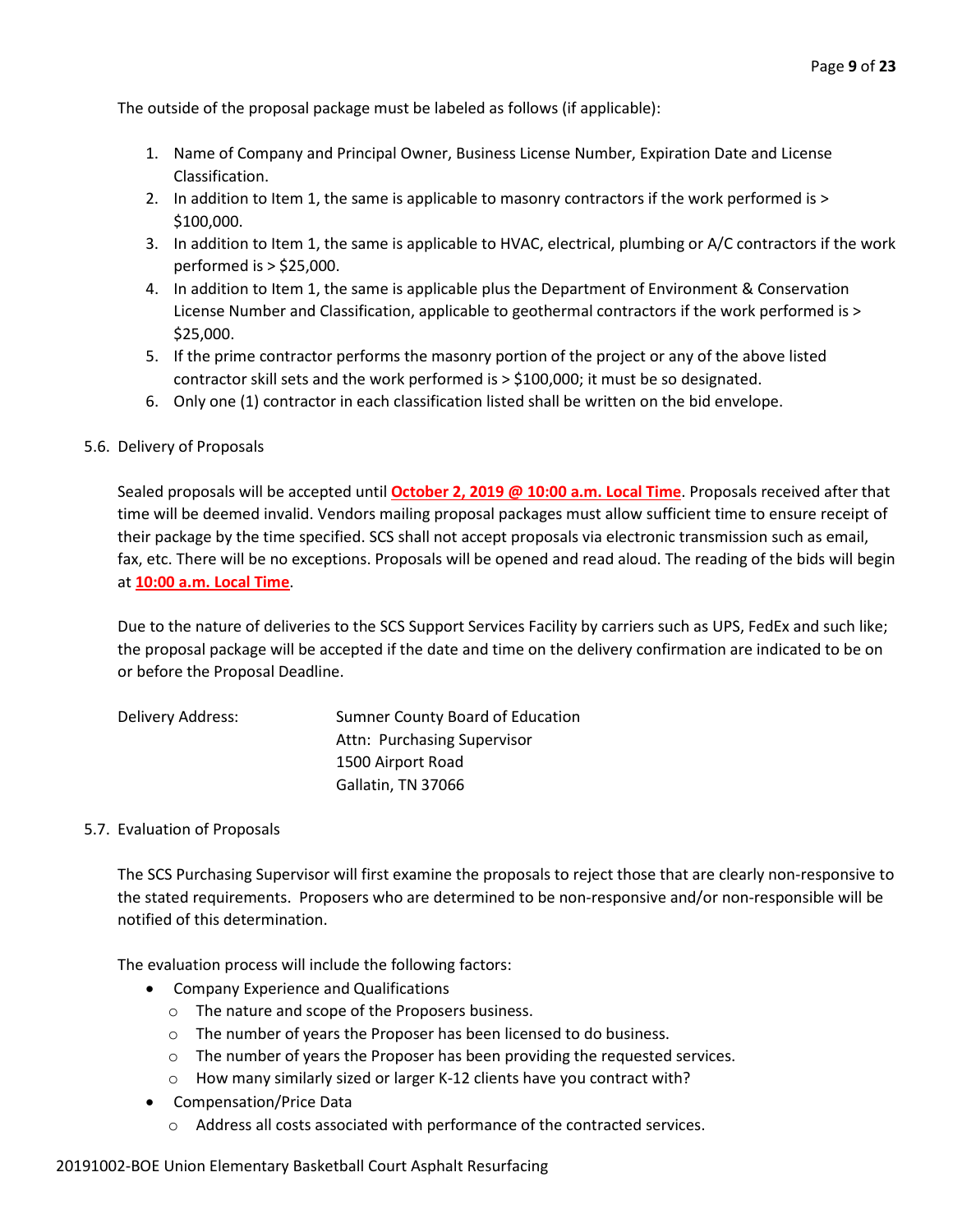- Past Performance and References
	- o Provided a minimum of three (3) client references for similar projects in size and scope successfully completed by Proposer within the last three (3) years. Attachment 6.3.
	- $\circ$  SCS may also consider other sources of pertinent past performance information, including the districts own experience with the Proposer.
- 5.8. Request for Clarification of Proposals

Requests for clarification of proposals shall be distributed by the Purchasing Supervisor in writing (or email).

#### 5.9. Protests

In the event that any interested party finds any part of the listed specifications, terms or conditions to be discrepant, incomplete or otherwise questionable in any respect; it shall be the responsibility of the concerned party to notify the SCS Purchasing Office of such matters immediately upon receipt of the RFP. All notifications must be sent to the Purchasing Supervisor via email at [purchasing@sumnerschools.org.](mailto:purchasing@sumnerschools.org)

Any actual or prospective Proposer who is aggrieved in connection with the RFP or award of a contract may protest to the Purchasing Supervisor and/or the Sumner County Board of Education at its regularly scheduled meeting.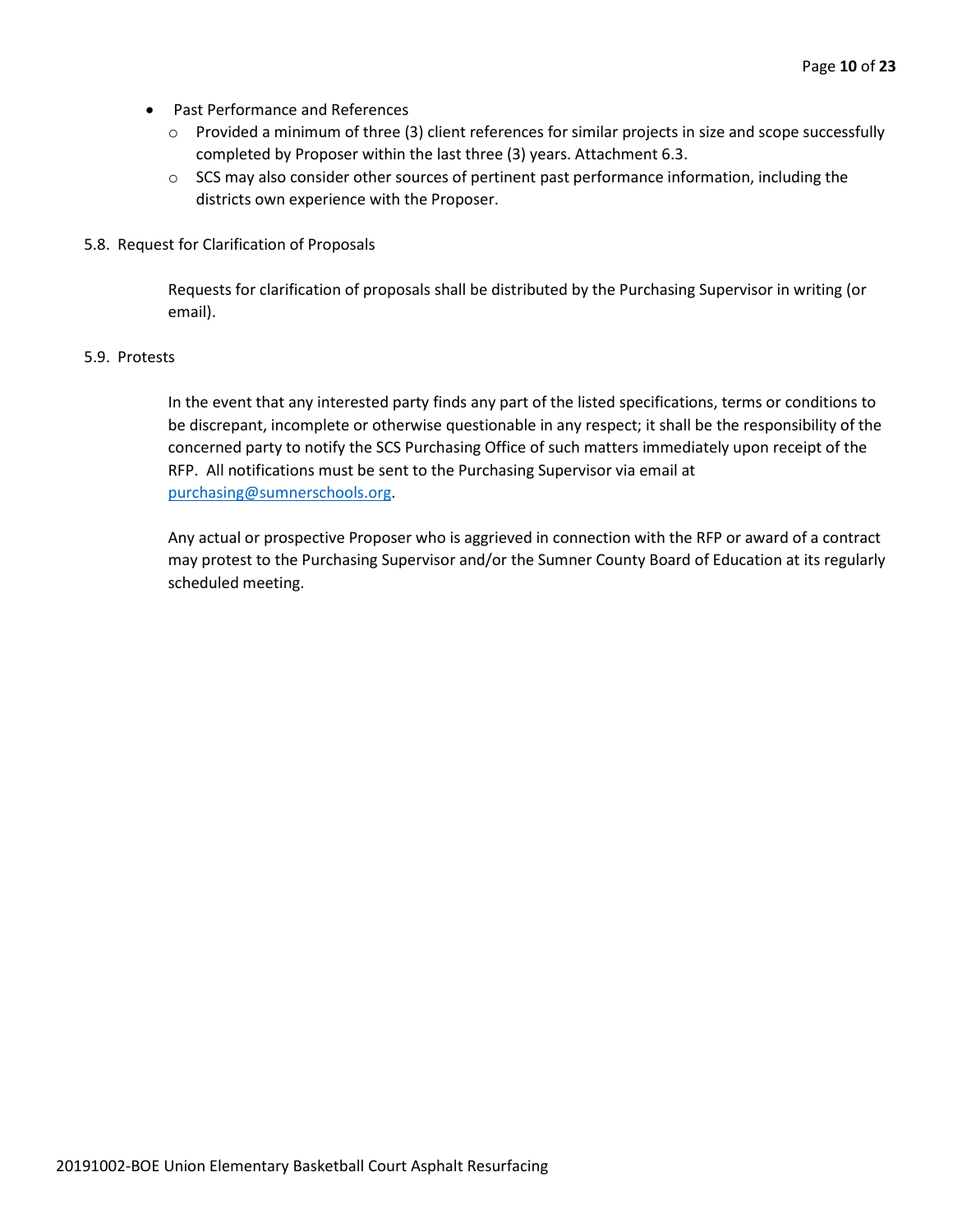#### **ATTACHMENT 6.1 - Contact Information**

| <b>Company Legal Name:</b>                 |          |
|--------------------------------------------|----------|
| <b>Company Official Address:</b>           |          |
|                                            |          |
| Company Web Site (URL):                    |          |
|                                            |          |
| Contact Person for project administration: |          |
|                                            |          |
|                                            |          |
|                                            |          |
|                                            | (office) |
|                                            | (mobile) |
|                                            |          |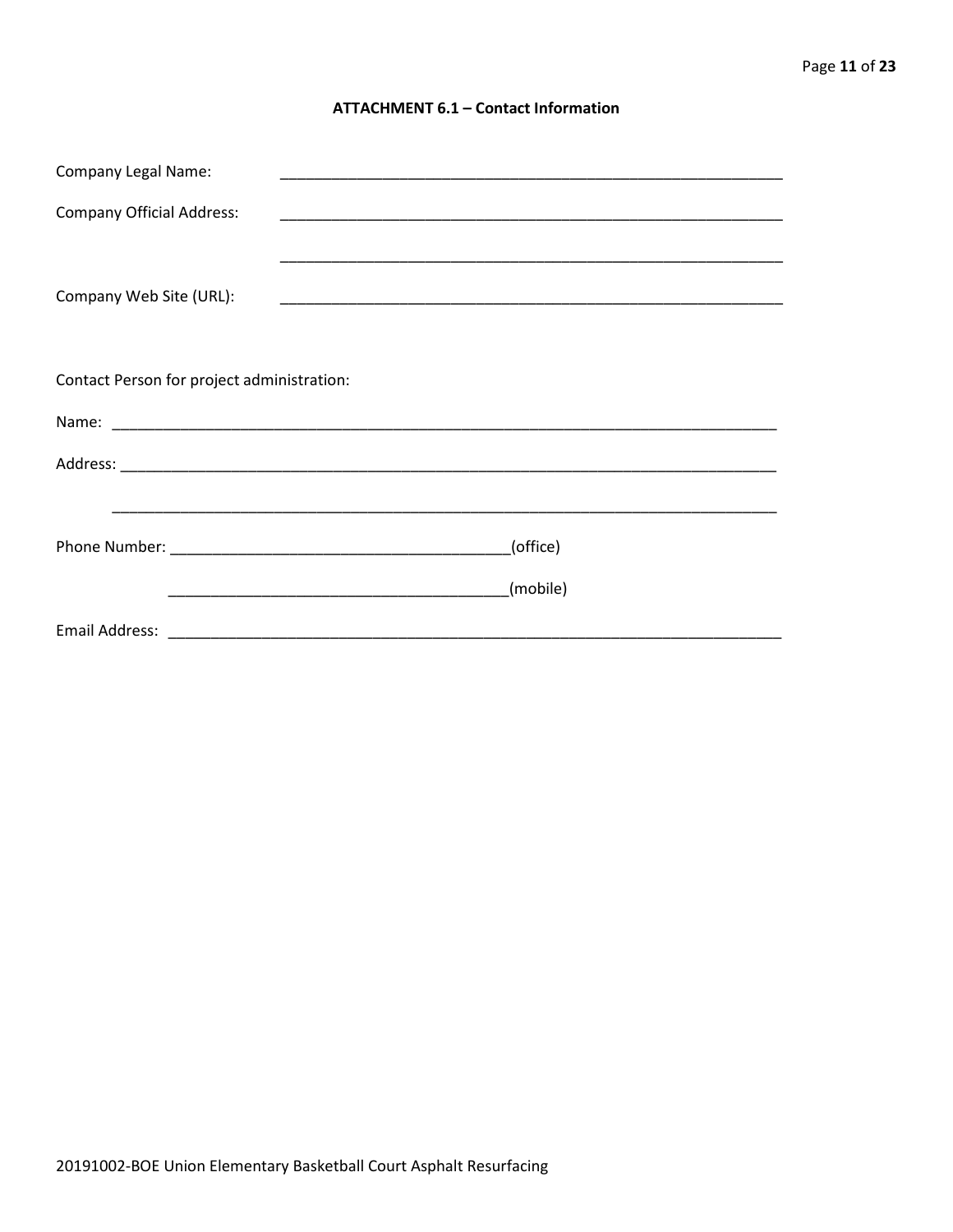

Attn: Purchasing Supervisor 1500 Airport Road Gallatin, TN 37066

## **ATTACHMENT 6.2 – Bid Form/Certification 20191002-BOE Union Elementary Basketball Court Asphalt Resurfacing**

| <b>Contractor Name:</b> <u>Contractor</u> Name:                                                                                                                                                                                |  |
|--------------------------------------------------------------------------------------------------------------------------------------------------------------------------------------------------------------------------------|--|
|                                                                                                                                                                                                                                |  |
|                                                                                                                                                                                                                                |  |
| E-mail Address: Universe of the Contract of the Contract of the Contract of the Contract of the Contract of the Contract of the Contract of the Contract of the Contract of the Contract of the Contract of the Contract of th |  |
|                                                                                                                                                                                                                                |  |
| Workman's Compensation Policy #: North Management Competition and American Competition and American Competition                                                                                                                |  |
|                                                                                                                                                                                                                                |  |

**NOTE: Copies of current insurance policies must be provided prior to startingwork.**

# **IMPORTANT NOTE: In order to assure all bids are equitably compared, the Contractor must submit his proposal on this form.**

**LUMP SUM BID** shall include all material, labor, overhead, profit, permits, insurance, cleanup costs, etc. necessary to complete the job as specified herein. The lump sum bid shall not include cost for items that may be identified as WORK BY OTHERS.

**LUMP SUM BID: \$ \_\_\_\_\_\_\_\_\_\_\_\_\_\_\_\_\_\_\_\_\_\_\_\_\_\_\_\_\_\_\_\_**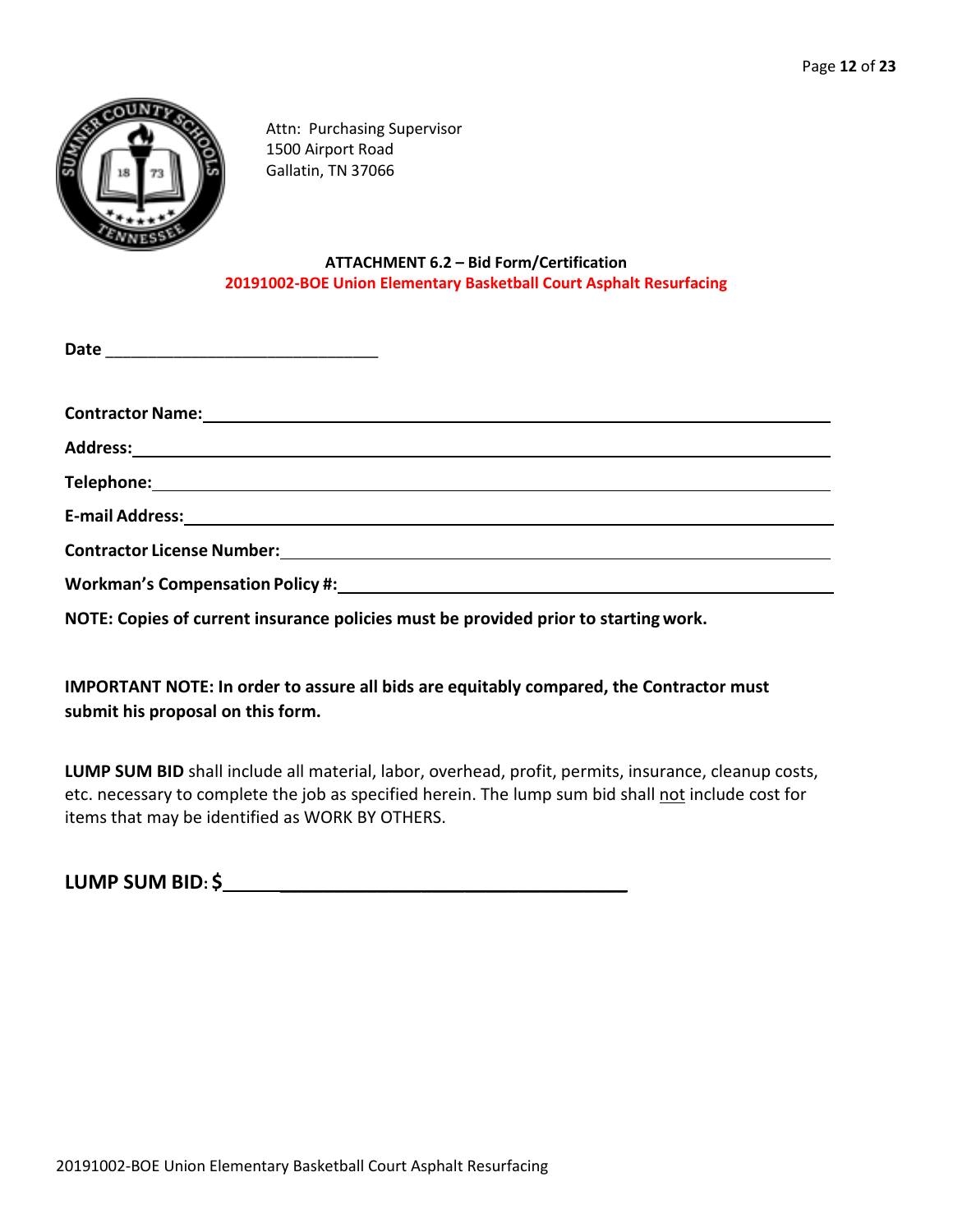## **ATTACHMENT 6.3 - References**

| 1. |                           |  |
|----|---------------------------|--|
|    |                           |  |
|    |                           |  |
|    |                           |  |
|    |                           |  |
|    |                           |  |
| 2. |                           |  |
|    |                           |  |
|    |                           |  |
|    |                           |  |
|    |                           |  |
|    |                           |  |
| З. |                           |  |
|    |                           |  |
|    |                           |  |
|    |                           |  |
|    |                           |  |
|    |                           |  |
|    | 4. Project Name/Location: |  |
|    |                           |  |
|    |                           |  |
|    |                           |  |
|    |                           |  |
|    |                           |  |

\*Proposers may copy this page and submit additional references.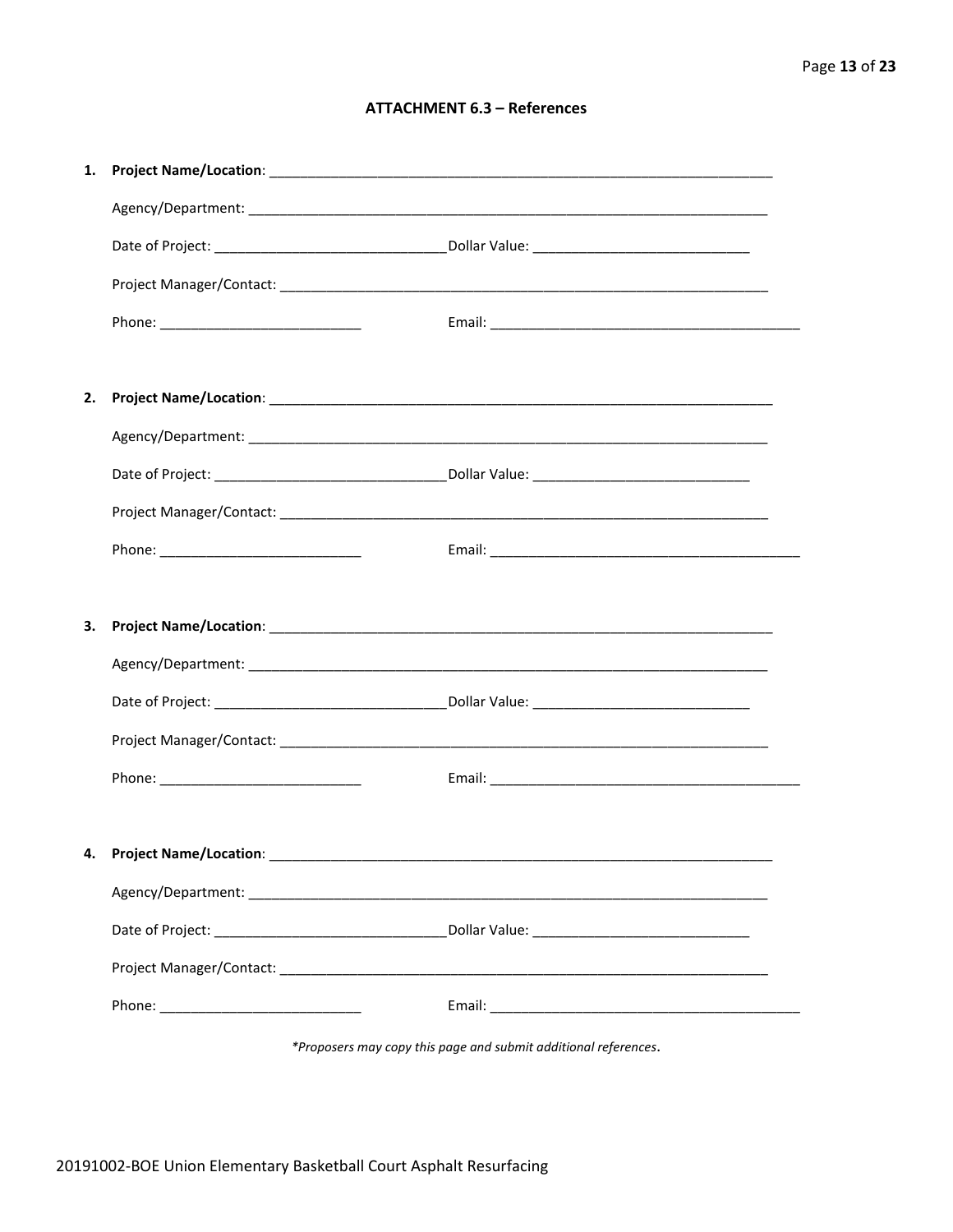#### **ATTACHMENT 6.4 – Certification Regarding Debarment or Suspension**

The prospective participant certifies, to the best of its knowledge and belief, that it and its principals:

- Are not presently debarred, suspended, proposed for debarment, declared ineligible or voluntarily excluded from participation in transactions under federal non-procurement programs by any federal department or agency;
- Have not, within the three-year period preceding the proposal, had one or more public transactions (federal, state or local) terminated for cause or default; and
- Are not presently indicated or otherwise criminally or civilly charged by a government entity (federal, state or local) and have not, within the three-year period preceding the bid, been convicted or had a civil judgement rendered against it:
	- $\circ$  For the commission of fraud or a criminal offense in connection with obtaining, attempting to obtain or performing a public transaction (federal, state or local) or a procurement contract under such a public transaction;
	- $\circ$  For the violation of federal or state antitrust statutes, including those proscribing price fixing between competitors, the allocation of customers between competitors, or bid rigging; or
	- o For the commission of embezzlement, theft, forgery, bribery, falsification or destruction of records, making false statements, or receiving stolen property.

\_\_\_\_\_\_\_\_\_\_\_\_\_\_\_\_\_\_\_\_\_\_\_\_\_\_\_\_\_\_\_\_\_\_\_\_\_\_\_\_\_\_\_\_\_\_\_\_\_\_\_\_

I understand that a false statement on this certification may be grounds for the rejection of this proposal or the termination of the award. In addition, under 18 U.S.C. 1001, a false statement may result in a fine of up to \$10,000 or imprisonment for up to five years, or both.

Name of Participating Agency: \_\_\_\_\_\_\_\_\_\_\_\_\_\_\_\_\_\_\_\_\_\_\_\_\_\_\_\_\_\_\_\_\_\_\_\_\_\_\_\_\_\_\_\_\_\_\_\_\_\_\_\_\_\_\_\_\_\_\_\_

Name and Title of Authorized Representative: \_\_\_\_\_\_\_\_\_\_\_\_\_\_\_\_\_\_\_\_\_\_\_\_\_\_\_\_\_\_\_\_\_\_\_\_\_\_\_\_\_\_\_\_\_\_\_

Signature of Authorized Representative: \_\_\_\_\_\_\_\_\_\_\_\_\_\_\_\_\_\_\_\_\_\_\_\_\_\_\_\_\_\_\_\_\_\_\_\_\_\_\_\_\_\_\_\_\_\_\_\_\_\_\_\_

Date: \_\_\_\_\_\_\_\_\_\_\_\_\_\_\_\_\_\_\_\_\_\_\_\_\_\_\_\_

\_\_\_\_ I am unable to certify to the above statement. Attached is my explanation.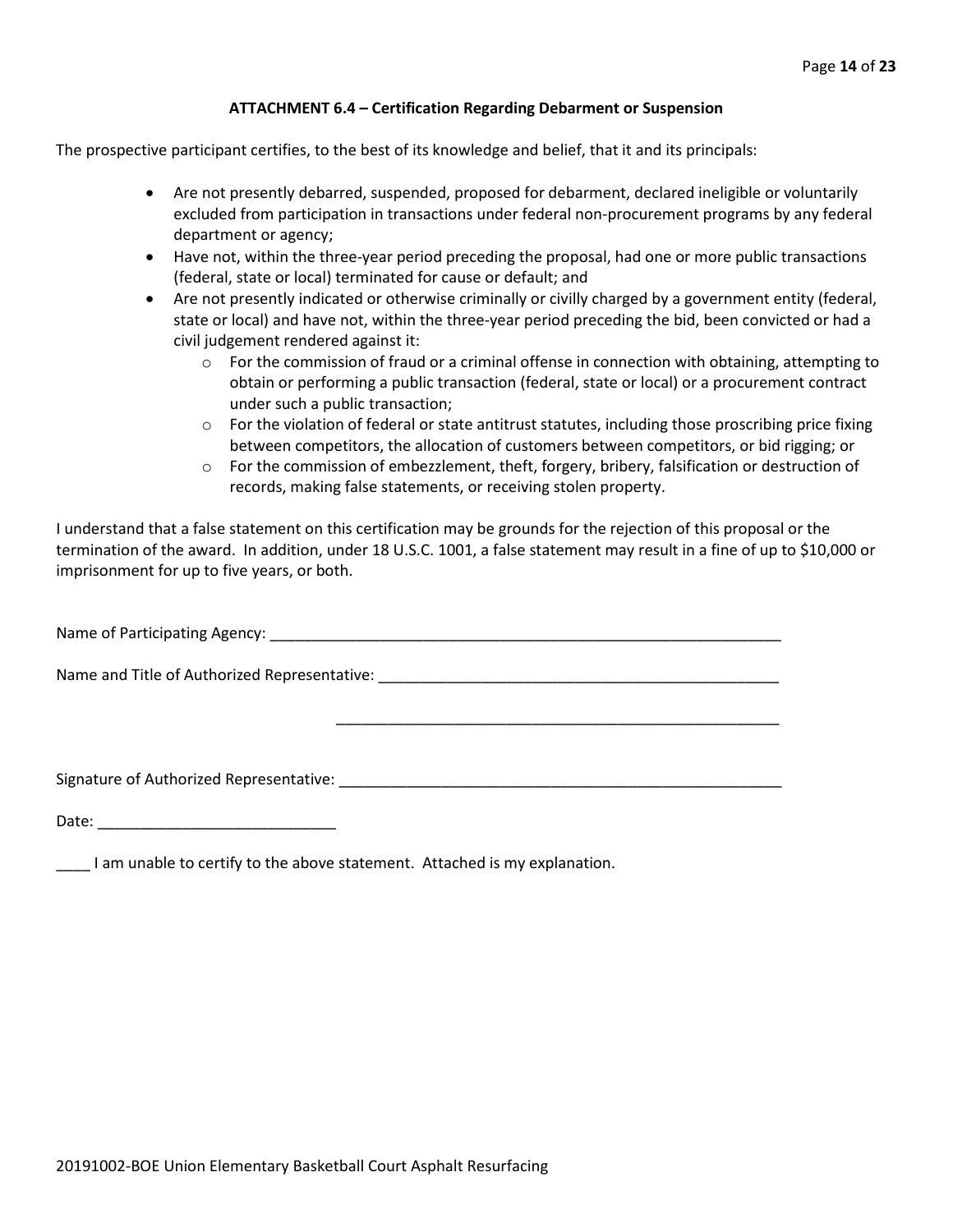#### **ATTACHMENT 6.5 – Condition of Submitting Proposal**

The undersigned Proposer has carefully examined all instructions, requirements, specifications, terms and conditions of the RFP and certifies:

- It is a reputable company regularly engaged in providing goods and/or services necessary to meet the requirements, specifications, terms and conditions of the RFP.
- All statements, information and representations prepared and submitted in response to the RFP are current, complete, true and accurate. Proposer acknowledges that the Sumner County Board of Education (SCS) will rely on such statements, information and representations in selecting the successful proposer(s).
- That the prices quoted shall be SCSs pricing for the products and/or service.
- It shall be bound by all statements, representations, warranties and guarantees made in its proposal.
- Proposer acknowledges that the contract may be canceled if any conflict of interest or appearance of a conflict of interest is discovered by SCS, in its sole discretion.
- All purchase orders must be duly authorized and executed by SCS and subject to the terms and conditions of the RFP.

| <b>ADDRESS:</b> |          |  |
|-----------------|----------|--|
|                 |          |  |
| PHONE:          | (office) |  |
|                 | (mobile) |  |
|                 |          |  |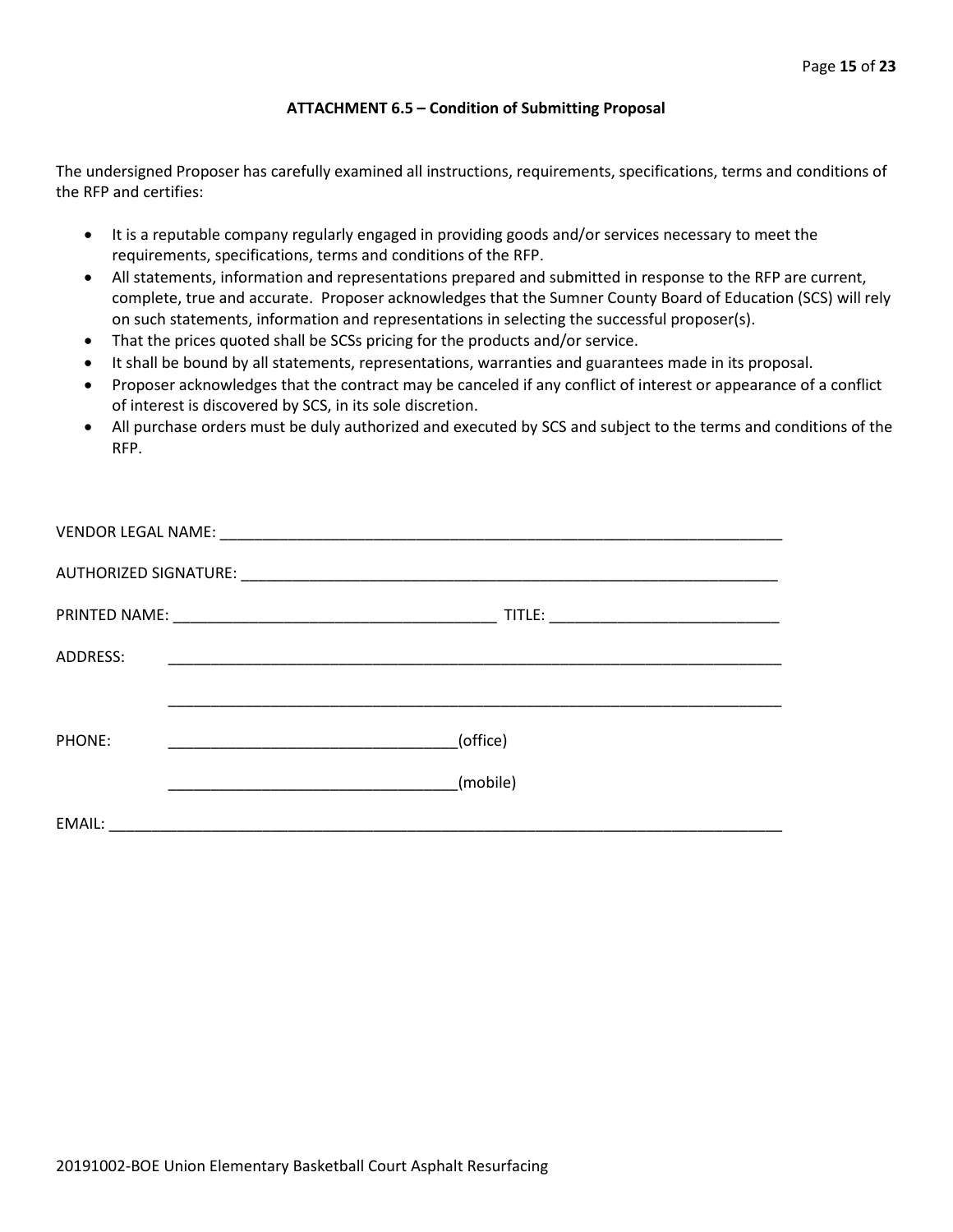#### **ATTACHMENT 6.6 – Statement of Non-Collusion**

The undersigned affirms that they are duly authorized to execute this contract, that this company, corporation, firm, partnership or individual has not prepared this proposal in collusion with any other respondent, and that the contents of this proposal as to prices, terms or conditions of said proposal have not been communicated by the undersigned nor by any employee or agent to any other person engaged in this type of business prior to the official opening of this proposal.

| Address: | <u> 1989 - Johann John Stoff, deutscher Stoffen und der Stoffen und der Stoffen und der Stoffen und der Stoffen</u> |  |  |  |  |
|----------|---------------------------------------------------------------------------------------------------------------------|--|--|--|--|
|          | (office)                                                                                                            |  |  |  |  |
|          | (mobile)                                                                                                            |  |  |  |  |
|          |                                                                                                                     |  |  |  |  |
|          |                                                                                                                     |  |  |  |  |
|          |                                                                                                                     |  |  |  |  |
|          |                                                                                                                     |  |  |  |  |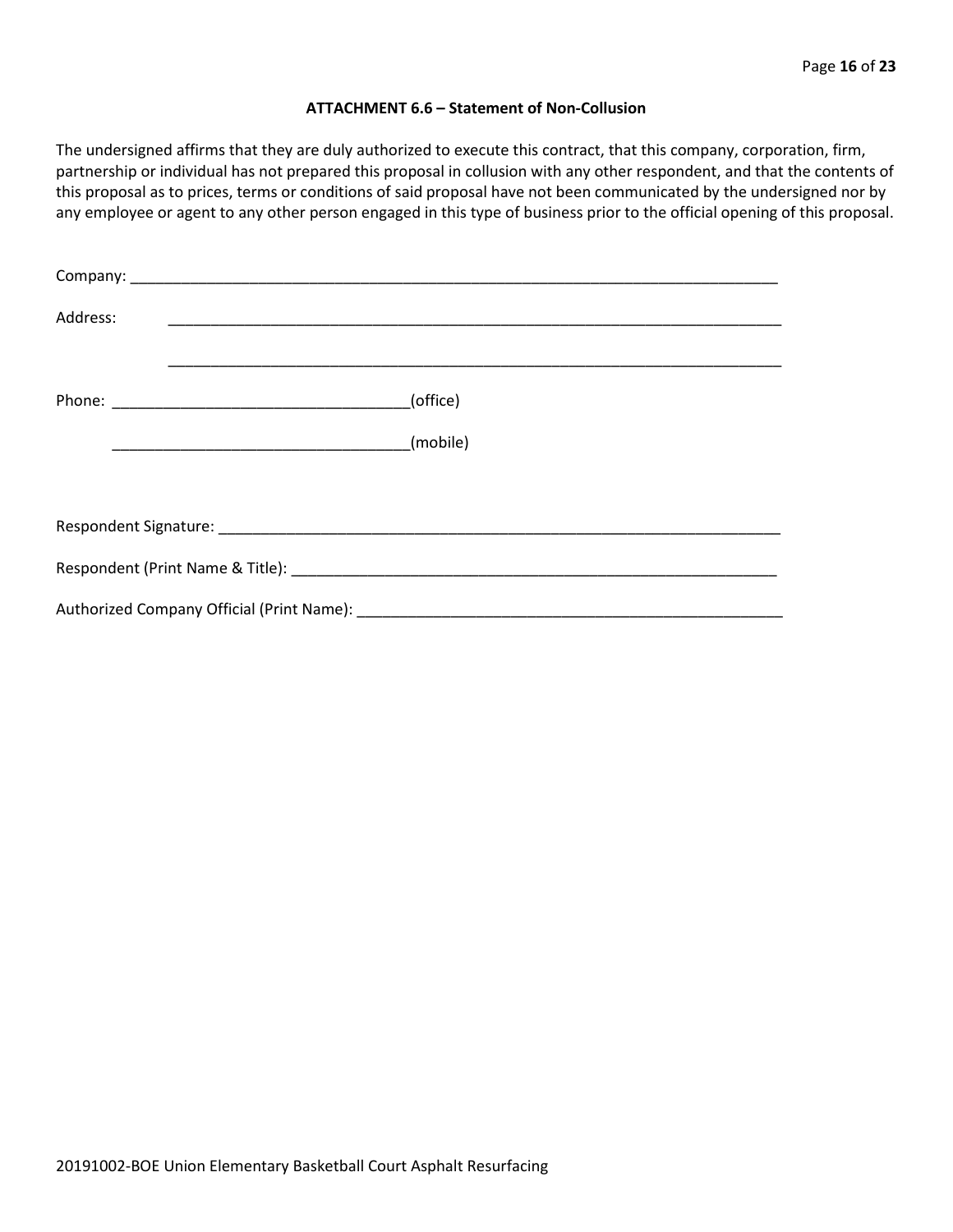#### **ATTACHMENT 6.7 – Attestation Re Personnel**

# **ATTESTATION RE PERSONNEL USED IN CONTRACT PERFORMANCE**

| CONTRACTOR LEGAL ENTITY NAME:                                          |  |
|------------------------------------------------------------------------|--|
| FEDERAL EMPLOYER IDENTIFICATION NUMBER:<br>(or Social Security Number) |  |

**The Contractor, identified above, does hereby attest, certify, warrant and assure that the Contractor shall not knowingly utilize the services of an illegal immigrant in the performance of this Contract and shall not knowingly utilize the services of any subcontractor who will utilize the services of an illegal immigrant in the performance of this Contract, T.C.A. § 12-3-309.**

SIGNATURE & DATE:

*NOTICE: This attestation MUST be signed by an individual empowered to contractually bind the Contractor.*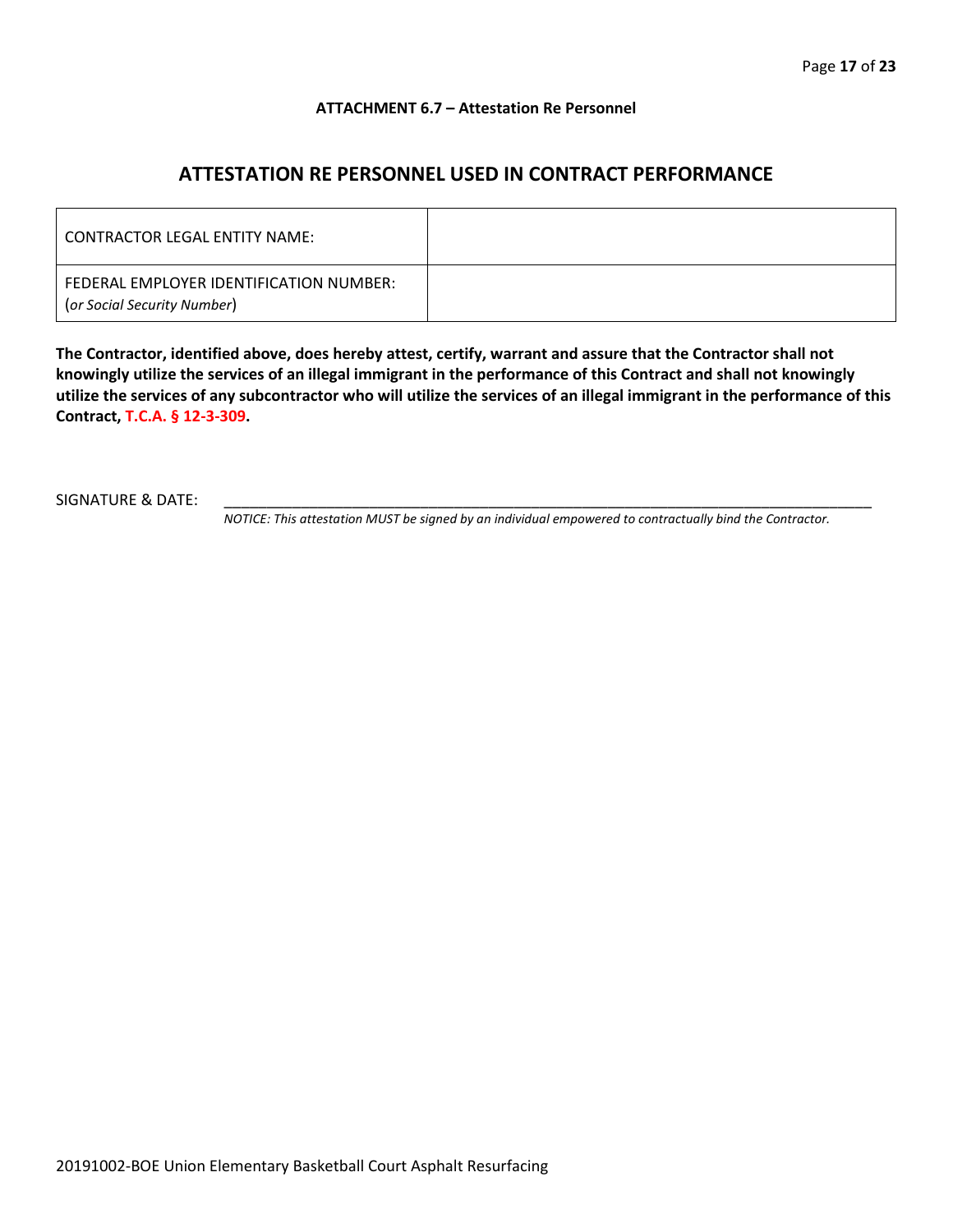#### **ATTACHMENT 6.8 – Drug Free Workplace Affidavit**

The Sumner County Board of Education is committed to maintaining a safe and productive work environment for its employees and to providing high quality service to its citizens. The goal of this policy is for Sumner County Board of Education employees and contractors to remain, or become and remain, drug-free. Abuse and dependency on alcohol and/or drugs can seriously affect the health of employees, contractors and citizens, jeopardize personal safety, impact the safety of others and impair job performance.

STATE OF

**COUNTY OF** \_\_\_\_\_\_\_\_\_\_\_\_\_\_\_\_\_\_\_\_\_\_\_\_\_\_\_\_\_\_\_\_\_

The undersigned, principal officer of

an employer of five (5) or more employees contracting with Sumner County Board of Education to provide goods or services, hereby states under oath as follows:

- 1. The undersigned is a principal officer of (hereinafter referred to as the "Company") and is duly authorized to execute this Affidavit on behalf of the Company.
- 2. The Company submits this Affidavit pursuant to T.C.A. § 50-9-113, which requires each employer with no less than five (5) employees receiving pay who contracts with the state and any local government to provide contracted services to submit an affidavit stating that such employer has a drug-free workplace program that complies with Title 50, Chapter 9 of the *Tennessee Code Annotated*.
- 3. The Company is in compliance with T.C.A. § 50-9-113 and all applicable Federal Laws, Rules and Regulations requiring a drug-free workplace program.

Further affiant saith not.

| <b>STATE OF</b><br>the control of the control of the control of the control of the control of the control of the control of the control of the control of the control of the control of the control of the control of the control of the control |  |             |
|--------------------------------------------------------------------------------------------------------------------------------------------------------------------------------------------------------------------------------------------------|--|-------------|
| <b>COUNTY OF</b>                                                                                                                                                                                                                                 |  |             |
| I am personally acquainted (or proved to me on the basis of satisfactory evidence) and who acknowledged that such<br>person executed the foregoing affidavit for the purposes therein contained.                                                 |  | , with whom |
|                                                                                                                                                                                                                                                  |  |             |
| Notary Public                                                                                                                                                                                                                                    |  |             |
|                                                                                                                                                                                                                                                  |  |             |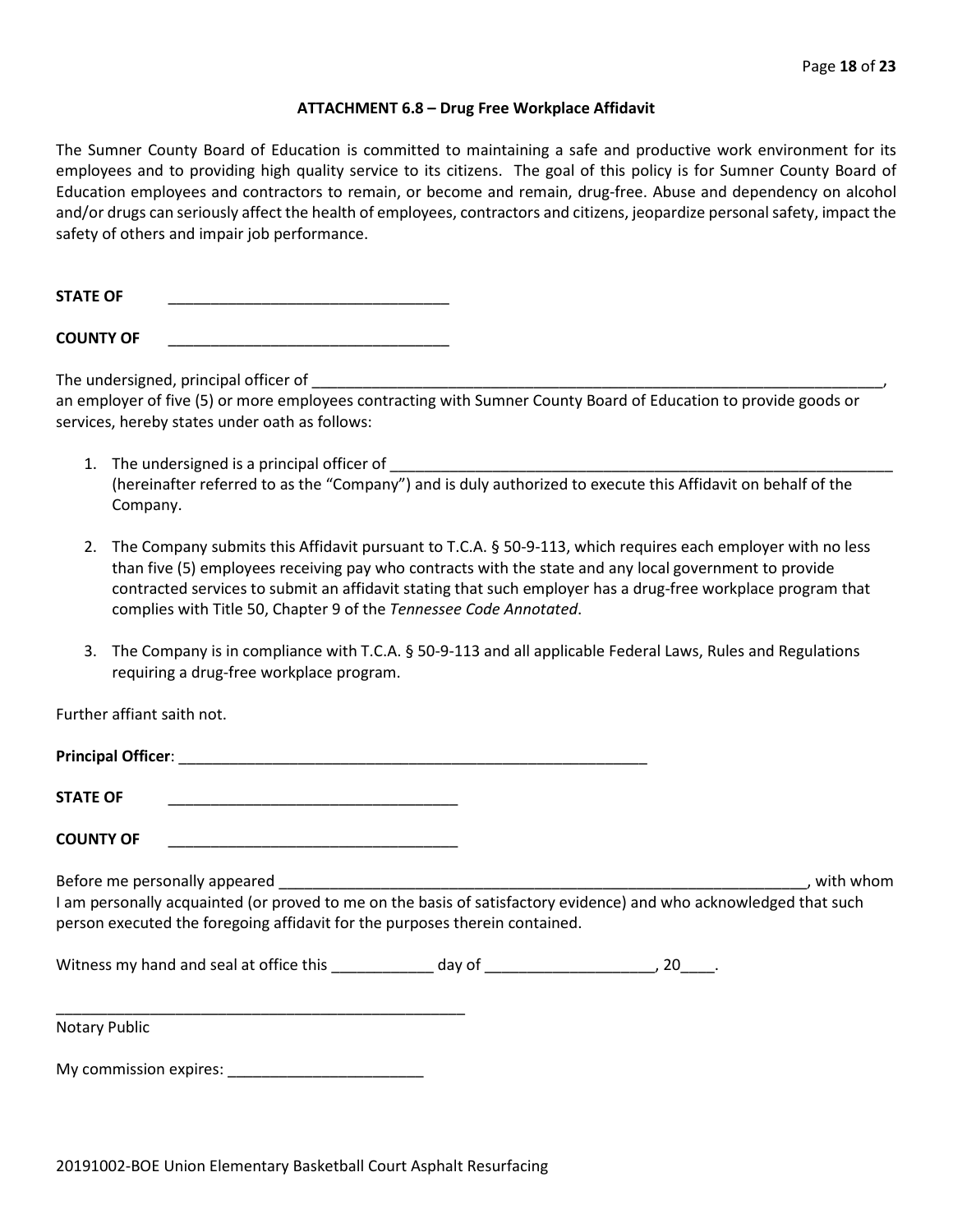#### **ATTACHMENT 6.9 – W9**

|                                                                                                                                                                                                                                                                                                                                                                                                                                                                                                                                                                                                                                                                                                                                                                                     | <b>Request for Taxpayer</b><br>(Rev. December 2014)<br><b>Identification Number and Certification</b><br>Department of the Treasury<br>Internal Revenue Service<br>1 Name (as shown on your income tax return). Name is required on this line; do not leave this line blank.                                                                                                                                                                                                                                                                                                                                                                                                                                                                                                                                     |                                                                                                                                                                                                 |                                                                                                                                                                                                                                                        |    |  |                               |  | Give Form to the<br>requester. Do not<br>send to the IRS.                                                                                                                                                                    |                                       |  |  |                         |  |
|-------------------------------------------------------------------------------------------------------------------------------------------------------------------------------------------------------------------------------------------------------------------------------------------------------------------------------------------------------------------------------------------------------------------------------------------------------------------------------------------------------------------------------------------------------------------------------------------------------------------------------------------------------------------------------------------------------------------------------------------------------------------------------------|------------------------------------------------------------------------------------------------------------------------------------------------------------------------------------------------------------------------------------------------------------------------------------------------------------------------------------------------------------------------------------------------------------------------------------------------------------------------------------------------------------------------------------------------------------------------------------------------------------------------------------------------------------------------------------------------------------------------------------------------------------------------------------------------------------------|-------------------------------------------------------------------------------------------------------------------------------------------------------------------------------------------------|--------------------------------------------------------------------------------------------------------------------------------------------------------------------------------------------------------------------------------------------------------|----|--|-------------------------------|--|------------------------------------------------------------------------------------------------------------------------------------------------------------------------------------------------------------------------------|---------------------------------------|--|--|-------------------------|--|
| N<br>Specific Instructions on page<br>Print or type<br>See                                                                                                                                                                                                                                                                                                                                                                                                                                                                                                                                                                                                                                                                                                                          | 2 Business name/disregarded entity name, if different from above<br>3 Check appropriate box for federal tax classification; check only one of the following seven boxes:<br>C Corporation S Corporation Partnership<br>Individual/sole proprietor or<br>Trust/estate<br>single-member LLC<br>Limited liability company. Enter the tax classification (C=C corporation, S=S corporation, P=partnership) ▶<br>Note. For a single-member LLC that is disregarded, do not check LLC; check the appropriate box in the line above for<br>the tax classification of the single-member owner.<br>code (if any)<br>Other (see instructions) ▶<br>5 Address (number, street, and apt. or suite no.)<br>Requester's name and address (optional)<br>6 City, state, and ZIP code<br>7 List account number(s) here (optional) |                                                                                                                                                                                                 |                                                                                                                                                                                                                                                        |    |  |                               |  | 4 Exemptions (codes apply only to<br>certain entities, not individuals; see<br>instructions on page 3):<br>Exempt payee code (if any)<br>Exemption from FATCA reporting<br>(Applies to accounts maintained outside the U.S.) |                                       |  |  |                         |  |
| Part I                                                                                                                                                                                                                                                                                                                                                                                                                                                                                                                                                                                                                                                                                                                                                                              |                                                                                                                                                                                                                                                                                                                                                                                                                                                                                                                                                                                                                                                                                                                                                                                                                  | <b>Taxpayer Identification Number (TIN)</b>                                                                                                                                                     |                                                                                                                                                                                                                                                        |    |  |                               |  |                                                                                                                                                                                                                              |                                       |  |  |                         |  |
|                                                                                                                                                                                                                                                                                                                                                                                                                                                                                                                                                                                                                                                                                                                                                                                     |                                                                                                                                                                                                                                                                                                                                                                                                                                                                                                                                                                                                                                                                                                                                                                                                                  | Enter your TIN in the appropriate box. The TIN provided must match the name given on line 1 to avoid                                                                                            |                                                                                                                                                                                                                                                        |    |  | <b>Social security number</b> |  |                                                                                                                                                                                                                              |                                       |  |  |                         |  |
| backup withholding. For individuals, this is generally your social security number (SSN). However, for a<br>resident alien, sole proprietor, or disregarded entity, see the Part I instructions on page 3. For other<br>entities, it is your employer identification number (EIN). If you do not have a number, see How to get a<br>TIN on page 3.                                                                                                                                                                                                                                                                                                                                                                                                                                  |                                                                                                                                                                                                                                                                                                                                                                                                                                                                                                                                                                                                                                                                                                                                                                                                                  |                                                                                                                                                                                                 |                                                                                                                                                                                                                                                        | or |  |                               |  |                                                                                                                                                                                                                              |                                       |  |  |                         |  |
|                                                                                                                                                                                                                                                                                                                                                                                                                                                                                                                                                                                                                                                                                                                                                                                     |                                                                                                                                                                                                                                                                                                                                                                                                                                                                                                                                                                                                                                                                                                                                                                                                                  | Note. If the account is in more than one name, see the instructions for line 1 and the chart on page 4 for                                                                                      |                                                                                                                                                                                                                                                        |    |  |                               |  |                                                                                                                                                                                                                              | <b>Employer identification number</b> |  |  |                         |  |
|                                                                                                                                                                                                                                                                                                                                                                                                                                                                                                                                                                                                                                                                                                                                                                                     | guidelines on whose number to enter.                                                                                                                                                                                                                                                                                                                                                                                                                                                                                                                                                                                                                                                                                                                                                                             |                                                                                                                                                                                                 |                                                                                                                                                                                                                                                        |    |  |                               |  |                                                                                                                                                                                                                              |                                       |  |  |                         |  |
| Part II                                                                                                                                                                                                                                                                                                                                                                                                                                                                                                                                                                                                                                                                                                                                                                             | Certification                                                                                                                                                                                                                                                                                                                                                                                                                                                                                                                                                                                                                                                                                                                                                                                                    |                                                                                                                                                                                                 |                                                                                                                                                                                                                                                        |    |  |                               |  |                                                                                                                                                                                                                              |                                       |  |  |                         |  |
|                                                                                                                                                                                                                                                                                                                                                                                                                                                                                                                                                                                                                                                                                                                                                                                     | Under penalties of perjury, I certify that:                                                                                                                                                                                                                                                                                                                                                                                                                                                                                                                                                                                                                                                                                                                                                                      |                                                                                                                                                                                                 |                                                                                                                                                                                                                                                        |    |  |                               |  |                                                                                                                                                                                                                              |                                       |  |  |                         |  |
| 1. The number shown on this form is my correct taxpayer identification number (or I am waiting for a number to be issued to me); and<br>2. I am not subject to backup withholding because: (a) I am exempt from backup withholding, or (b) I have not been notified by the Internal Revenue<br>Service (IRS) that I am subject to backup withholding as a result of a failure to report all interest or dividends, or (c) the IRS has notified me that I am<br>no longer subject to backup withholding; and                                                                                                                                                                                                                                                                         |                                                                                                                                                                                                                                                                                                                                                                                                                                                                                                                                                                                                                                                                                                                                                                                                                  |                                                                                                                                                                                                 |                                                                                                                                                                                                                                                        |    |  |                               |  |                                                                                                                                                                                                                              |                                       |  |  |                         |  |
|                                                                                                                                                                                                                                                                                                                                                                                                                                                                                                                                                                                                                                                                                                                                                                                     |                                                                                                                                                                                                                                                                                                                                                                                                                                                                                                                                                                                                                                                                                                                                                                                                                  | 3. I am a U.S. citizen or other U.S. person (defined below); and                                                                                                                                |                                                                                                                                                                                                                                                        |    |  |                               |  |                                                                                                                                                                                                                              |                                       |  |  |                         |  |
| 4. The FATCA code(s) entered on this form (if any) indicating that I am exempt from FATCA reporting is correct.<br>Certification instructions. You must cross out item 2 above if you have been notified by the IRS that you are currently subject to backup withholding<br>because you have failed to report all interest and dividends on your tax return. For real estate transactions, item 2 does not apply. For mortgage<br>interest paid, acquisition or abandonment of secured property, cancellation of debt, contributions to an individual retirement arrangement (IRA), and<br>generally, payments other than interest and dividends, you are not required to sign the certification, but you must provide your correct TIN. See the<br>instructions on page 3.<br>Sign |                                                                                                                                                                                                                                                                                                                                                                                                                                                                                                                                                                                                                                                                                                                                                                                                                  |                                                                                                                                                                                                 |                                                                                                                                                                                                                                                        |    |  |                               |  |                                                                                                                                                                                                                              |                                       |  |  |                         |  |
| Here                                                                                                                                                                                                                                                                                                                                                                                                                                                                                                                                                                                                                                                                                                                                                                                | Signature of<br>U.S. person $\blacktriangleright$                                                                                                                                                                                                                                                                                                                                                                                                                                                                                                                                                                                                                                                                                                                                                                |                                                                                                                                                                                                 | Date P                                                                                                                                                                                                                                                 |    |  |                               |  |                                                                                                                                                                                                                              |                                       |  |  |                         |  |
| ● Form 1098 (home mortgage interest), 1098-E (student loan interest), 1098-T<br><b>General Instructions</b><br>(tuition)                                                                                                                                                                                                                                                                                                                                                                                                                                                                                                                                                                                                                                                            |                                                                                                                                                                                                                                                                                                                                                                                                                                                                                                                                                                                                                                                                                                                                                                                                                  |                                                                                                                                                                                                 |                                                                                                                                                                                                                                                        |    |  |                               |  |                                                                                                                                                                                                                              |                                       |  |  |                         |  |
|                                                                                                                                                                                                                                                                                                                                                                                                                                                                                                                                                                                                                                                                                                                                                                                     |                                                                                                                                                                                                                                                                                                                                                                                                                                                                                                                                                                                                                                                                                                                                                                                                                  | Section references are to the Internal Revenue Code unless otherwise noted.<br>Future developments. Information about developments affecting Form W-9 (such                                     | · Form 1099-C (canceled debt)                                                                                                                                                                                                                          |    |  |                               |  |                                                                                                                                                                                                                              |                                       |  |  |                         |  |
| as legislation enacted after we release it) is at www.irs.gov/fw9.<br><b>Purpose of Form</b>                                                                                                                                                                                                                                                                                                                                                                                                                                                                                                                                                                                                                                                                                        |                                                                                                                                                                                                                                                                                                                                                                                                                                                                                                                                                                                                                                                                                                                                                                                                                  | . Form 1099-A (acquisition or abandonment of secured property)<br>Use Form W-9 only if you are a U.S. person (including a resident alien), to<br>provide your correct TIN.                      |                                                                                                                                                                                                                                                        |    |  |                               |  |                                                                                                                                                                                                                              |                                       |  |  |                         |  |
|                                                                                                                                                                                                                                                                                                                                                                                                                                                                                                                                                                                                                                                                                                                                                                                     |                                                                                                                                                                                                                                                                                                                                                                                                                                                                                                                                                                                                                                                                                                                                                                                                                  | If you do not return Form W-9 to the requester with a TIN, you might be subject                                                                                                                 |                                                                                                                                                                                                                                                        |    |  |                               |  |                                                                                                                                                                                                                              |                                       |  |  |                         |  |
| An individual or entity (Form W-9 requester) who is required to file an information<br>return with the IRS must obtain your correct taxpayer identification number (TIN)<br>which may be your social security number (SSN), individual taxpayer identification<br>number (ITIN), adoption taxpayer identification number (ATIN), or employer<br>identification number (EIN), to report on an information return the amount paid to                                                                                                                                                                                                                                                                                                                                                  |                                                                                                                                                                                                                                                                                                                                                                                                                                                                                                                                                                                                                                                                                                                                                                                                                  | to backup withholding. See What is backup withholding? on page 2.<br>By signing the filled-out form, you:<br>1. Certify that the TIN you are giving is correct (or you are waiting for a number |                                                                                                                                                                                                                                                        |    |  |                               |  |                                                                                                                                                                                                                              |                                       |  |  |                         |  |
| you, or other amount reportable on an information return. Examples of information                                                                                                                                                                                                                                                                                                                                                                                                                                                                                                                                                                                                                                                                                                   |                                                                                                                                                                                                                                                                                                                                                                                                                                                                                                                                                                                                                                                                                                                                                                                                                  | to be issued).<br>2. Certify that you are not subject to backup withholding, or                                                                                                                 |                                                                                                                                                                                                                                                        |    |  |                               |  |                                                                                                                                                                                                                              |                                       |  |  |                         |  |
| returns include, but are not limited to, the following:<br>· Form 1099-INT (interest earned or paid)                                                                                                                                                                                                                                                                                                                                                                                                                                                                                                                                                                                                                                                                                |                                                                                                                                                                                                                                                                                                                                                                                                                                                                                                                                                                                                                                                                                                                                                                                                                  |                                                                                                                                                                                                 | 3. Claim exemption from backup withholding if you are a U.S. exempt payee. If                                                                                                                                                                          |    |  |                               |  |                                                                                                                                                                                                                              |                                       |  |  |                         |  |
| . Form 1099-DIV (dividends, including those from stocks or mutual funds)                                                                                                                                                                                                                                                                                                                                                                                                                                                                                                                                                                                                                                                                                                            |                                                                                                                                                                                                                                                                                                                                                                                                                                                                                                                                                                                                                                                                                                                                                                                                                  |                                                                                                                                                                                                 | applicable, you are also certifying that as a U.S. person, your allocable share of<br>any partnership income from a U.S. trade or business is not subject to the                                                                                       |    |  |                               |  |                                                                                                                                                                                                                              |                                       |  |  |                         |  |
| . Form 1099-MISC (various types of income, prizes, awards, or gross proceeds)<br>. Form 1099-B (stock or mutual fund sales and certain other transactions by<br>brokers)                                                                                                                                                                                                                                                                                                                                                                                                                                                                                                                                                                                                            |                                                                                                                                                                                                                                                                                                                                                                                                                                                                                                                                                                                                                                                                                                                                                                                                                  |                                                                                                                                                                                                 | withholding tax on foreign partners' share of effectively connected income, and<br>4. Certify that FATCA code(s) entered on this form (if any) indicating that you are<br>exempt from the FATCA reporting, is correct. See What is FATCA reporting? on |    |  |                               |  |                                                                                                                                                                                                                              |                                       |  |  |                         |  |
|                                                                                                                                                                                                                                                                                                                                                                                                                                                                                                                                                                                                                                                                                                                                                                                     | page 2 for further information.<br>· Form 1099-S (proceeds from real estate transactions)<br>. Form 1099-K (merchant card and third party network transactions)                                                                                                                                                                                                                                                                                                                                                                                                                                                                                                                                                                                                                                                  |                                                                                                                                                                                                 |                                                                                                                                                                                                                                                        |    |  |                               |  |                                                                                                                                                                                                                              |                                       |  |  |                         |  |
|                                                                                                                                                                                                                                                                                                                                                                                                                                                                                                                                                                                                                                                                                                                                                                                     |                                                                                                                                                                                                                                                                                                                                                                                                                                                                                                                                                                                                                                                                                                                                                                                                                  |                                                                                                                                                                                                 |                                                                                                                                                                                                                                                        |    |  |                               |  |                                                                                                                                                                                                                              |                                       |  |  |                         |  |
|                                                                                                                                                                                                                                                                                                                                                                                                                                                                                                                                                                                                                                                                                                                                                                                     |                                                                                                                                                                                                                                                                                                                                                                                                                                                                                                                                                                                                                                                                                                                                                                                                                  | Cat. No. 10231X                                                                                                                                                                                 |                                                                                                                                                                                                                                                        |    |  |                               |  |                                                                                                                                                                                                                              |                                       |  |  | Form W-9 (Rev. 12-2014) |  |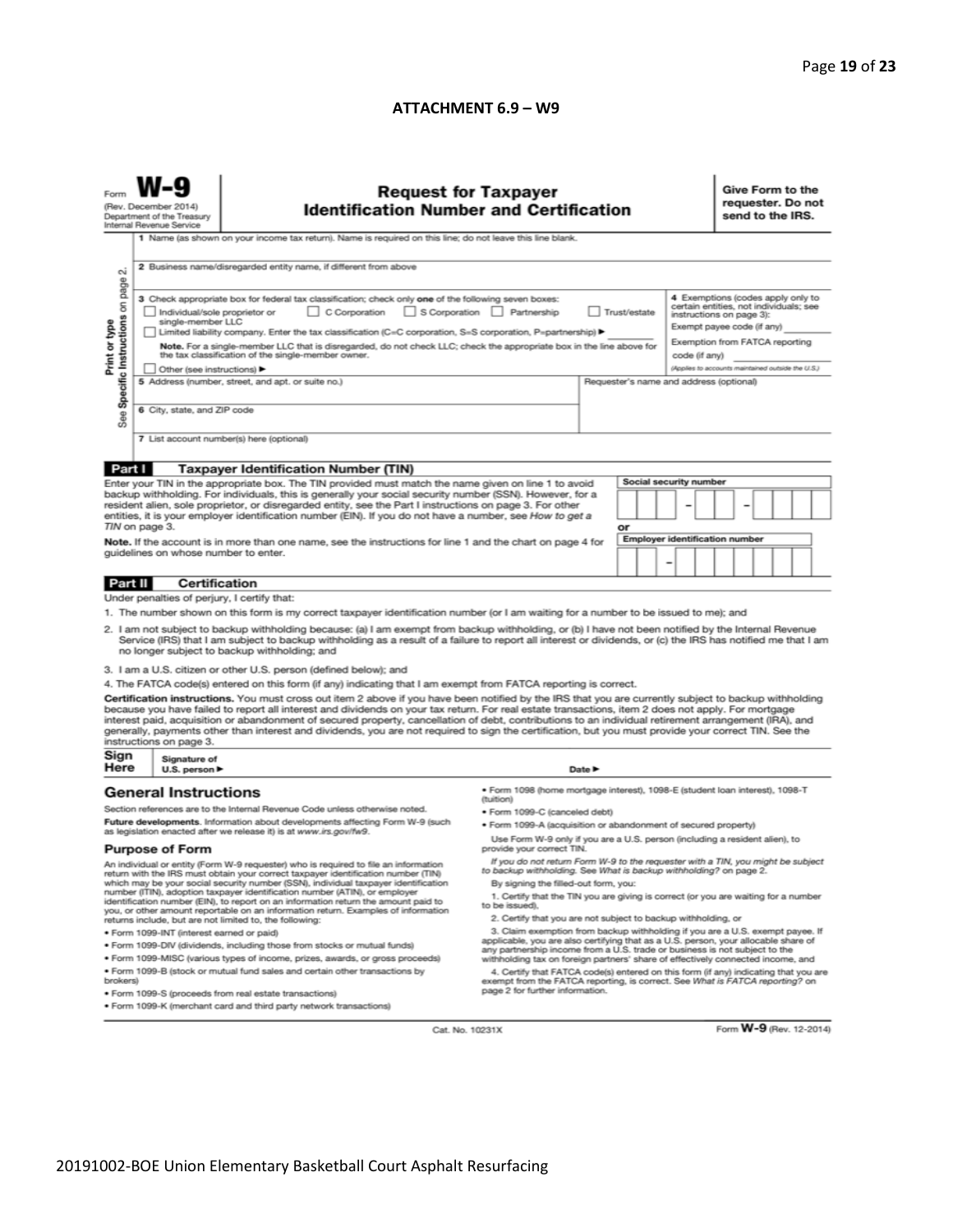### **ATTACHMENT 6.10 – Standard Terms & Conditions SUMNER COUNTY BOARD OF EDUCATION (SCS)**

#### **1. PREPARATION AND SUBMISSION OF BID.**

- **a.** Failure to examine any drawings**,** specifications, or instructions will be at the proposer's risk. Any deviation from the stated terms, conditions and specifications must be coordinated with and approved in writing by the SCS Purchasing Supervisor.
- **b.** RFP SUBMITTAL / SIGNATURE: Proposal shall give the full name and business address of the bidder. If the proposer is a corporation, the name shall be stated as it is in the corporate charter. Proposals must be signed in ink by the proposer's authorized agent. Unsigned proposals will be rejected. Proposals are to be sealed and the outside of the envelope is to reference the RFP number. The person signing the proposal must show their title, and if requested by the institution, must furnish satisfactory proof of his or her authority to bind his or her company in contract. Proposer understands that by submitting a proposal with an authorized signature, it shall constitute an offer to SCS. Proposals must be typewritten or in ink; otherwise they may not be considered. Purchase orders will be issued to the firm name appearing on the W9. Electronic submissions via email, fax, etc. shall not be accepted.
- **c.** SCS is not responsible for any costs incurred by any vendor pursuant to the RFP. The vendor shall be responsible for all costs incurred in connection with the preparation and submission of its proposal.
- **d.** All proposers must be in compliance with T.C.A. § 62-6-119 at the time of proposal submission and provide evidence of compliance with the applicable provisions of the chapter before such proposal may be considered.
- **e.** Proposals are to be received in the location designated in the RFP no later than the specified date and time. Late submissions will NOT be opened or considered.
- **f.** No erasures permitted. Errors may be crossed out and corrections printed in ink or typewritten adjacent to error and must be initialed in ink by person signing the proposal.
- **g.** Specifications: Reference to available specifications shall be sufficient to make the terms of the specifications binding on the proposer. The use of the name of a manufacturer, or any special brand or make in describing an item does not restrict the proposer to that manufacturer or specific article, unless specifically stated. Comparable products of other manufacturers will be considered if proof of compatibility is contained in the proposal. Proposers are required to notify SCSs Purchasing Supervisor whenever specifications/procedures are not perceived to be fair and open. The articles on which the proposal is submitted must be equal or superior to that specified. Informative and Descriptive Literature: The proposer must show brand or trade names of the articles proposed, when applicable. It shall be the responsibility of the proposer, including proposer's whose product is referenced, to furnish with the proposer such specifications, catalog pages, brochures or other data as will provide an adequate basis for determining the quality and functional capabilities of the product offered. Failure to provide this data may be considered valid justification for rejection of proposer.
- **h.** Samples: Samples of items when called for, must be furnished free of expense, and if not destroyed will, upon proposer's request within ten (10) days of RFP opening, be returned at the proposer's expense. Each sample must be labeled with the proposer's name, manufacturer's brand name and number, RFP number and item reference.
- **i.** Time of Performance: The number of calendar days in which delivery is to be made after receipt of order shall be stated in the RFP and may be a factor in making an award, price notwithstanding. If no delivery time is stated in the bid, bidder agrees that delivery is to be made within two weeks (10 business days) of order.
- **j.** Transportation and delivery charges should be included in the price and be fully prepaid by the vendor to the destination specified in the RFP. Proposal prices shall include delivery of all items F.O.B. destination.
- **k.** New materials and supplies must be delivered unless otherwise specifically stated in the RFP.
- **l.** Alternate/multiple bids will not be considered unless specifically called for in the RFP.
- **m.** Only proposals submitted on RFP forms furnished by SCS will be considered.
- n. By signing this RFP where indicated, the proposer agrees to strictly abide by all local, state and federal statutes and regulations. The proposer further certifies that this proposer is made without collusion or fraud.
- **o.** Error in Proposal. In case of error in the extension of prices in the proposal, the unit price will govern. Late submissions will NOT be opened or considered. Proposers are cautioned to verify their proposals before submission, as amendments received after the ITB deadline will not be considered. No proposals shall be altered, amended or withdrawn after opening. After proposal opening, a proposer may withdraw a proposal only when there is obvious clerical error such as a misplaced decimal point, or when enforcement of the proposal would impose unconscionable hardship due to an error in the proposal resulting in a quotation substantially below the other proposals received. Proposal withdrawals will be considered only upon written request of the proposer.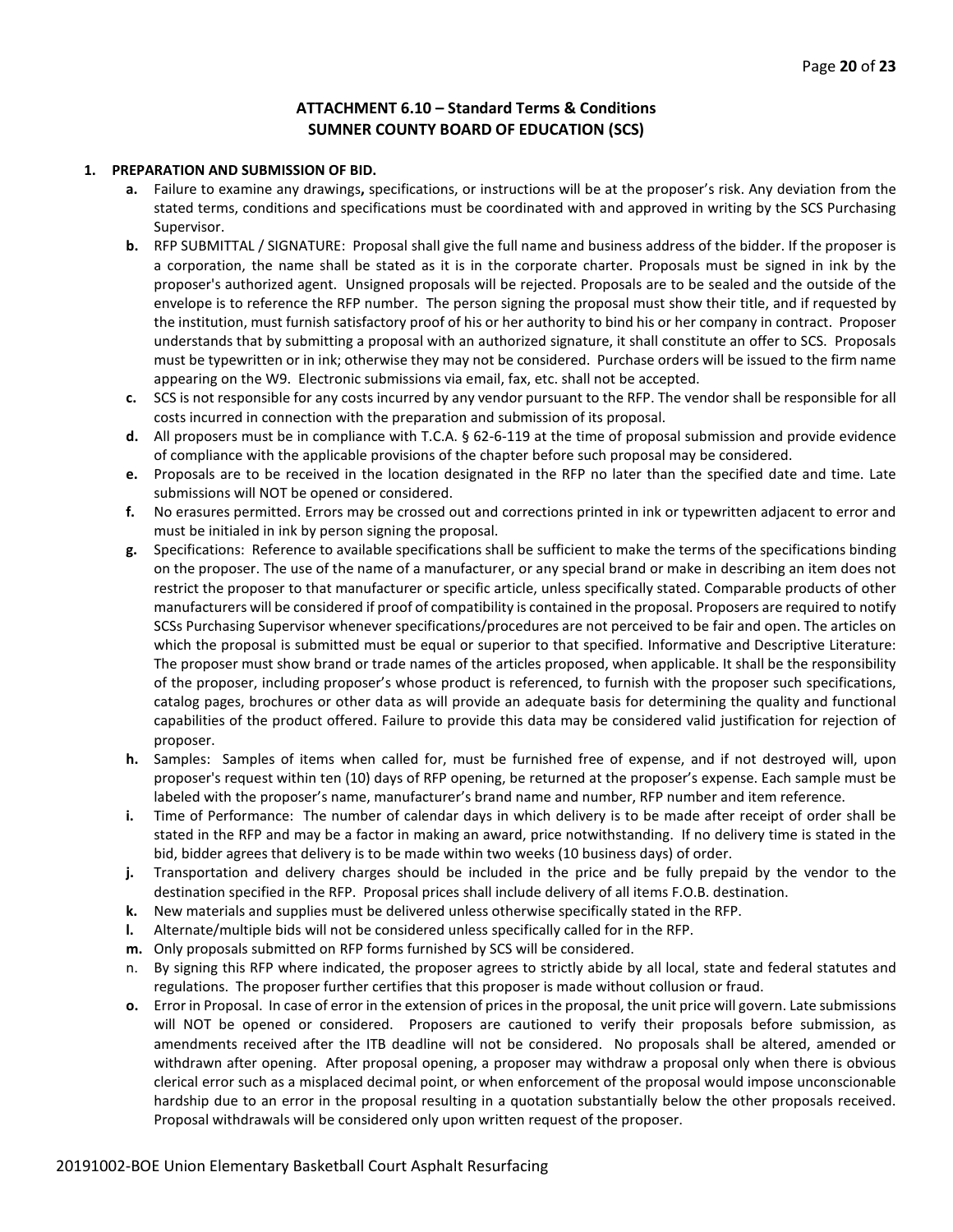- **2. OPEN RECORDS.** In order to comply with the provisions of the Tennessee Open Records Act, all proposals will be publicly opened and are subject to public inspection after the award upon written request. Proposers may be present at ITB opening. Summary information will be posted the SCS website, www.sumnerschools.org under the Invitation to Bid link.
- **3. ACCEPTANCE AND AWARD.** SCS reserves the right to reject any and all proposals and to waive any informality in proposals and, unless otherwise specified by the proposer to accept any item in the proposal. Action to reject all proposals shall be taken for unreasonably high prices, errors in the proposal documents, cessation of need, unavailability of funds, or any other reason approved by SCS.
	- a. Contracts and purchases will be made with the lowest, responsive, responsible, qualified proposer. The quality of the articles to be supplied, their conformity with the specifications, their suitability to the requirements of the Institution, cash discount offered, and the delivery terms will be taken into consideration.
	- b. Any deviation from these stated terms, specifications and conditions must be coordinated with and approved in writing by the Purchasing Supervisor.
	- c. Prices quoted on the response (if any) are to be considered firm and binding until the said equipment, supplies or services are in the possession of SCS.
	- d. SCS reserves the right to order more or less than the quantity listed in the proposal.
	- e. If a proposer fails to state a time within which a proposal must be accepted, it is understood and agreed that SCS shall have ninety (90) days to accept.
	- f. No purchase or contract is authorized or valid until the issuance of a SCS purchase order in accordance with SCS policy. No SCS employee is authorized to purchase equipment, supplies or services prior to the issuance of such a purchase order.
	- g. The contract may not be assigned without written SCS consent.
	- h. If the appropriate space is marked on the ITB, other Institutions (such as State, Local and/or Public Agencies) may purchase off the contract during the same period as SCS.
	- i. The awarded proposer will be required to post a performance and payment bond in the amount of 25% of the contract price if it exceeds \$100,000 as stated by T.C.A. §12-4-201.
	- j. If the project cost is in excess of \$25,000 a performance bond must be secured by the requesting part in an amount equal to the market improvement value.
- **4. PAYMENT**. Payment terms must be specified in the proposal, including any discounts for early payment. Partial payments will not be approved unless justification for such payment can be shown. Terms will be NET 30 days. Payment will not be made until the conditions and specifications of the RFP are inspected and approved as conforming by persons appointed by SCS.
- **5. DEFAULT OF SELECTED VENDOR.** In case of vendor default, SCS may procure the articles or services from other sources and hold the defaulting vendor responsible for any resulting cost. If the awarded vendor violates any terms of their response, the contract, SCS policy or any law, they may be disqualified from proposing for a period of two years for minor violations or longer for major violations. Proposals from disqualified proposers will not be accepted during the period of disqualification.
- **6. INSPECTION OF PURCHASES.** Articles received which are not equivalent will not be accepted and will be picked up by the vendor or returned to vendor, shipping charges collect. SCS shall have a reasonable period in which to inspect and accept or reject materials without liability. If necessity requires SCS to use nonconforming materials, an appropriate reduction in payment may be made.
- **7. TAXES.** SCS is tax exempt; do not include taxes in quotation. Vendors making improvements or additions to or performing repair work on real property for SCS are liable for any applicable sales or use tax on tangible personal property used in connection with the contract or furnished to vendors by the state for use under the contract.
- **8. NONDISCRIMINATION.** SCS is an equal opportunity employer. SCS and bidder agree to comply with Titles VI and VII of the Civil Rights Act of 1964, Title IX of the Education Amendments of 1972, Section 504 of the Rehabilitation Act of 1973, Executive Order 11,246, the Americans with Disabilities Act of 1990 and the related regulations to each. Each party assures that it will not discriminate against any individual including, but not limited to employees or applicants for employment and/or students, because of race, religion, creed, color, sex, age, disability, veteran status or national origin. In the event that any claims should arise with regards to violations of any such local, state or federal law, statues, rule or regulations, the vendor will indemnify and hold SCS harmless for any damages, including court costs or attorney fees, which might be incurred.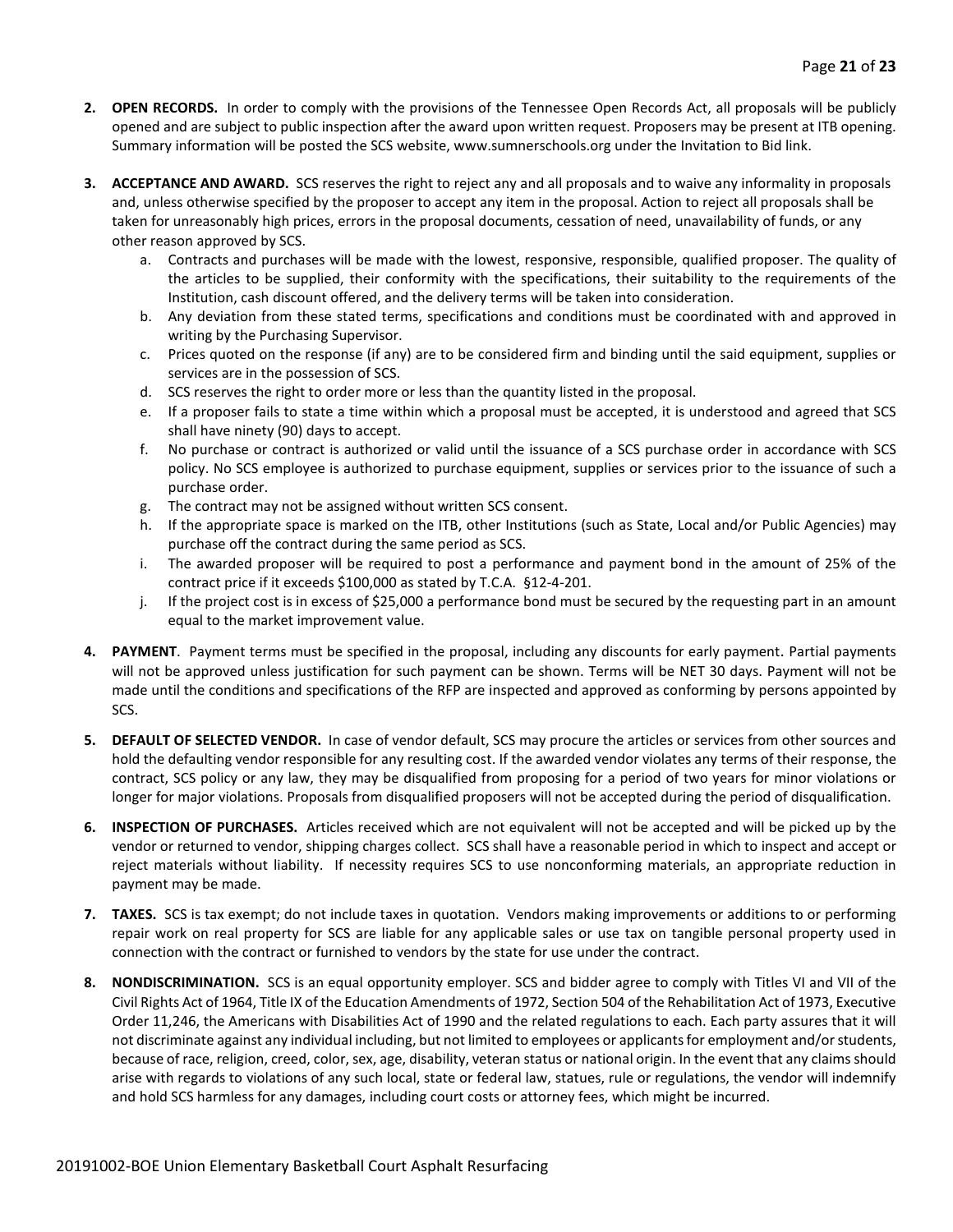- **9. PROHIBITIONS/NO VENDOR CONTRACT FORM.** Acceptance of gifts from vendors is prohibited. T.C.A. §12-4-106. The contract documents for purchase under this RFP shall consist of the successful proposer's bid and SCSs purchase order. **The proposer may request exceptions to terms and conditions and/or request SCS to accept other terms and conditions by means of subsequent documents such as invoices, warranty agreements, license agreements, etc. All subsequent document shall be open to revision for impermissible language. SCS reserves the right to render the proposal unresponsive and subject the proposal to rejection if successful terms cannot be negotiated.**
- **10. PROHIBITION ON HIRING ILLEGAL IMMIGRANTS.** Tennessee Public Chapter No. 878 of 2006, T.C.A. §12-3-309, requires that Contractor attest in writing that Contractor will not knowingly utilize the services of illegal immigrants in the performance of this Contract and will not knowingly utilize the services of any subcontractor, if permitted under this Contract, who will utilize the services of illegal immigrants in the performance of this Contract. The attestation shall be made on the form, Attestation re Personnel Used in Contract Performance ("the Attestation"), which is attached and hereby incorporated by this reference.
- **11. SALES AND USE TAX.** Before the Purchase Order/Contract resulting from this RFP/RFQ is signed, the apparent successful proposer must be registered with the Department of Revenue for the collection of Tennessee sales and use tax as required by T.C.A. §12-3-306.
- **12. ASSIGNMENT.** Neither the vendor nor SCS may assign this agreement without prior written consent of the other party.
- **13. LIABILITIES.** The vendor shall indemnify SCS against liability for any suits, actions or claims of any character arising from or relating to the performance under this agreement by the vendor or its subcontractors. SCS has no obligation for the payment of any judgement or the settlement of any claim made against the vendor or its subcontractors as a result of obligations under this contract.
- **14. APPLICABLE LAW.** Any contract shall be interpreted under the laws and statutes of the State of Tennessee. SCS does not enter into contracts which provide for mediation or arbitration. Any action arising from any contract made from this RFP shall be brought in the state courts in Sumner County, TN or in the United States Federal District Court for the Middle District of Tennessee.

Additionally, it is a violation of state statutes to purchase materials, supplies, services or any other item from a vendor that is a commissioner, official, employee or board member that has any financial or beneficial interest in such transaction, T.C.A. §12-4-101.

- **15. FUNDS**. The Proposer understands and accepts the non-appropriation of funds provision of SCS.
- **16. DATA PRIVACY AND SECURITY**. Personal Information (PI) includes but is not limited to that information protected by HIPAA, the HITECH Act, FERPA, or Gramm-Leach-Bliley) or such information which would allow a third party to gain access to the personal, medical or financial records of any of any party. Vendor represents and warrants that its collection, access, use, storage, disposal and disclosure of PI complies with all applicable federal and state privacy and data protection laws. Vendor represents and warrants that Vendor will maintain compliance with the SSAE 16 standard, and shall undertake any audits and risk assessments Vendor deems necessary to maintain compliance with SSAE16. If PI provided by SCS to Vendor is subject to FERPA. Vendor agrees that in its handling of FERPA data it will perform as a school official as that term is defined by FERPA regulations. Vendor acknowledges that its improper disclosure or re-disclosure of PI covered by FERPA may, under certain circumstances, result in Vendor's exclusion from eligibility to contract with SCS for at least five (5) years. Vendor shall provide SCS with the name and contact information for an employee of Vendor who shall serve as SCS's primary security contact and shall be available to assist Customer twenty-four (24) hours per day, seven (7) days per week as a contact in resolving obligations associated with any security incident in which it is reasonably suspected that there has been a breach of information security. Vendor shall immediately mitigate or resolve any Security Incident, at Vendor's expense and in accordance with applicable privacy rights, laws, regulations and standards. Vendor shall reimburse SCS for actual costs incurred by SCS in responding to, and mitigating damages caused by, any Security Incident, including all costs of notice and/or remediation incurred under applicable law as a result of the Security Incident.
- **17. IRAN DIVESTMENT ACT.** By submission of this proposal, each proposer and each person signing on behalf of any proposer certified, and in the case of a joint proposal, each party thereto certifies as to its own organization, under penalty of perjury, that to the best of its knowledge and belief that each proposer is not on the list created pursuant to T.C.A. §12-12- 106.

#### 20191002-BOE Union Elementary Basketball Court Asphalt Resurfacing